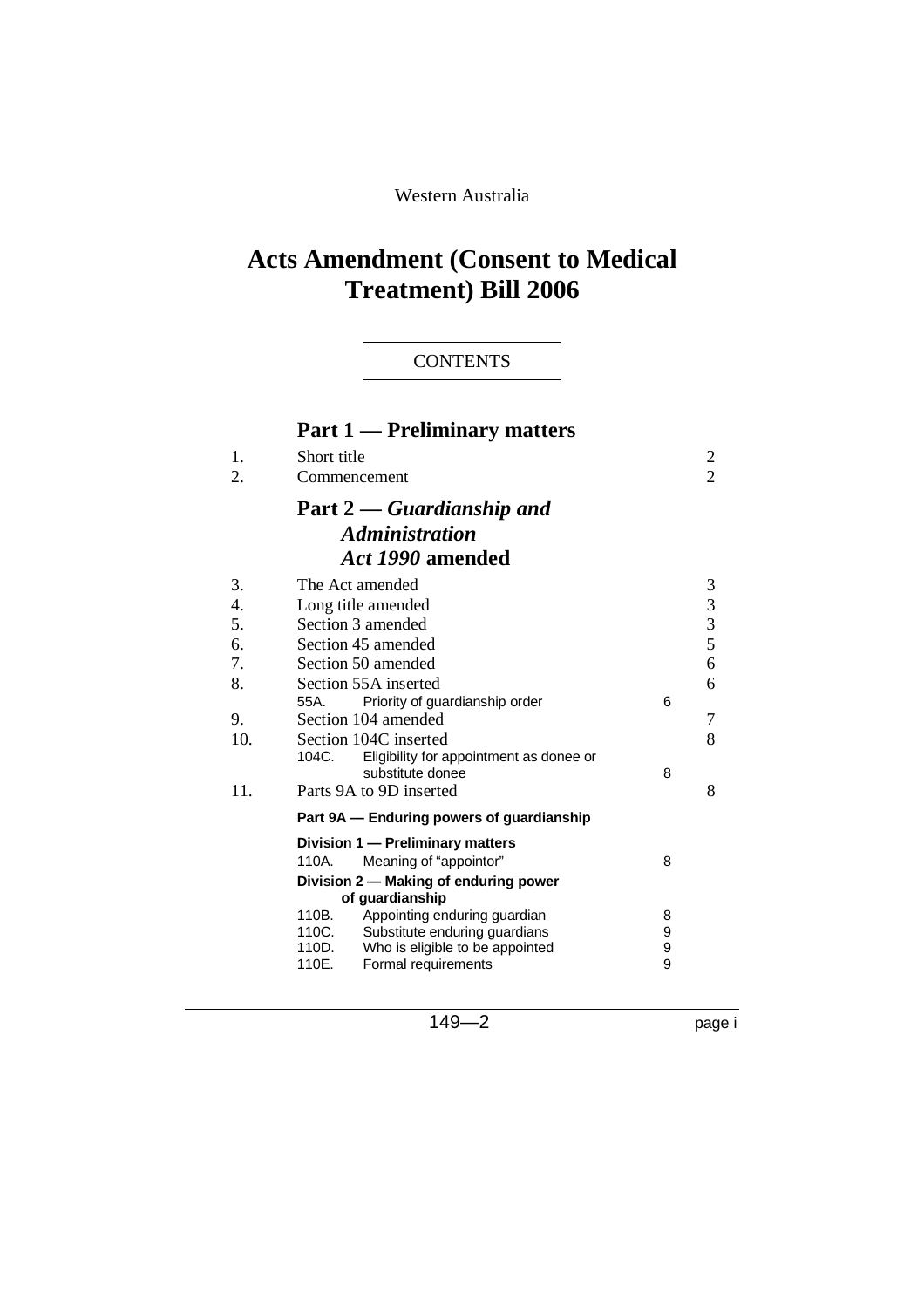#### **Contents**

|        | Division 3 - Operation of enduring power of        |    |
|--------|----------------------------------------------------|----|
|        | quardianship                                       |    |
| 110F.  | When enduring guardian may act                     | 11 |
| 110G.  | Functions generally                                | 11 |
| 110H.  | Certain provisions apply in relation to            |    |
|        | enduring guardian and appointor                    | 12 |
| 110I.  | Priority of enduring power of guardianship         | 12 |
|        | Division 4 - Jurisdiction of State Administrative  |    |
|        | Tribunal                                           |    |
| 110J.  | Who may apply                                      | 12 |
| 110K.  | Declaration about validity of enduring             |    |
|        | power of guardianship                              | 13 |
| 110L.  | Declaration of incapacity of appointor             | 13 |
| 110M.  | Directions as to construction of terms etc.        | 13 |
| 110N.  | Revocation or variation of enduring power          |    |
|        | of quardianship                                    | 13 |
| 110O.  | Recognition of instrument created in               |    |
|        | another jurisdiction                               | 14 |
|        | Part 9B - Advance health directives                |    |
|        |                                                    |    |
|        | Division 1 - Making of advance health directive    |    |
| 110P.  | Making advance health directive                    | 15 |
| 110Q.  | Formal requirements                                | 15 |
| 110R.  | Requirements in relation to treatment              |    |
|        | decision in advance health directive               | 16 |
| 110RA. | Register for advance health directives             | 16 |
|        | Division 2 - Operation of advance health directive |    |
| 110S.  | Operation generally                                | 17 |
| 110T.  | Effect of subsequent enduring power of             |    |
|        | quardianship                                       | 18 |
| 110U.  | Priority of treatment decision in advance          |    |
|        | health directive                                   | 19 |
|        | Division 3 - Jurisdiction of State Administrative  |    |
|        | Tribunal                                           |    |
| 110V.  | Who may apply                                      | 19 |
| 110W.  | Declaration about validity of directive or         |    |
|        | treatment decision                                 | 19 |
| 110X.  | Declaration of incapacity of maker                 | 19 |
| 110Y.  | Directions as to construction of terms etc.        | 20 |
| 110Z.  | Declaration that treatment decision has            |    |
|        | been revoked                                       | 20 |
| 110ZA. | Recognition of instrument created in               |    |
|        | another jurisdiction                               | 20 |
|        | Division 4 – Treatment decisions under common      |    |
| law    |                                                    |    |
| 110ZB. | Common law preserved                               | 21 |
|        |                                                    |    |

page ii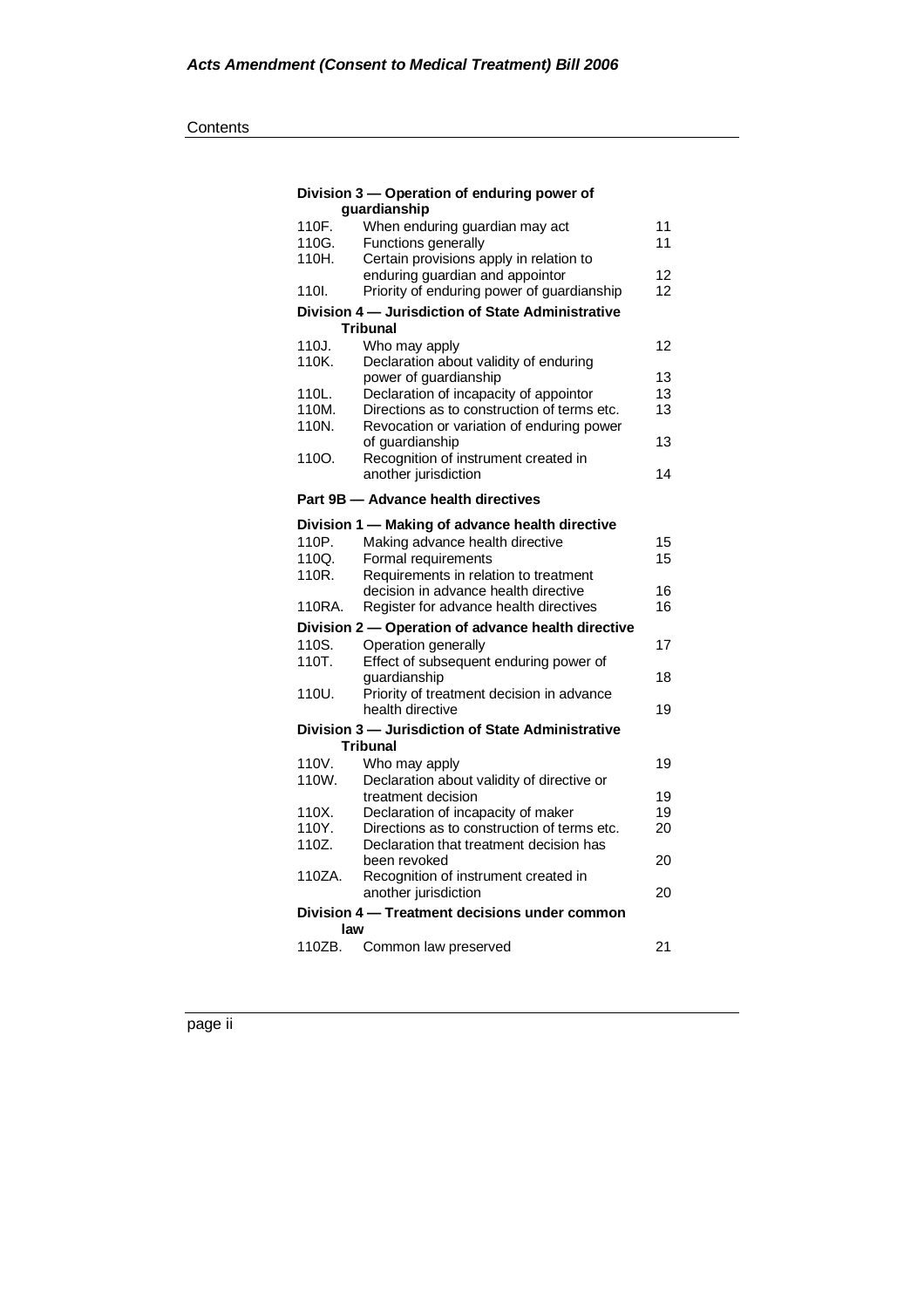|     |          | Part 9C - Persons responsible for patients                                      |    |    |
|-----|----------|---------------------------------------------------------------------------------|----|----|
|     |          | Division 1 - Preliminary matters                                                |    |    |
|     | 110ZC.   | Terms used in this Part                                                         | 21 |    |
|     |          | Division 2 - Treatment decisions by persons<br>responsible for patients         |    |    |
|     | 110ZD.   | Circumstances in which person                                                   |    |    |
|     |          | responsible may make treatment decision                                         | 21 |    |
|     | 110ZE.   | Priority of treatment decision of person<br>responsible                         | 23 |    |
|     |          | Division 3 - Jurisdiction of State Administrative<br><b>Tribunal</b>            |    |    |
|     | 110ZF.   | Who may apply                                                                   | 23 |    |
|     | 110ZG.   | Declaration that person responsible may<br>make treatment decision              | 23 |    |
|     |          | Part 9D - Treatment decisions in relation to patients<br>under legal incapacity |    |    |
|     | 110ZH.   | Terms used in this Part                                                         | 24 |    |
|     | 110ZI.   | Urgent treatment generally                                                      | 25 |    |
|     | 110ZIA.  | Urgent treatment after attempted suicide                                        | 25 |    |
|     | 110ZJ.   | Order of priority of persons who may<br>make treatment decision in relation to  |    |    |
|     |          | patient                                                                         | 26 |    |
|     | 110ZK.   | Reliance by health professional on                                              |    |    |
|     |          | treatment decision                                                              | 27 |    |
| 12. | 110ZL.   | Validity of certain treatment decisions                                         | 29 | 30 |
|     | 119.     | Section 119 replaced<br>Order of priority of enduring guardian and              |    |    |
|     |          | guardian for matters other than treatment                                       |    |    |
|     |          | decisions                                                                       | 30 |    |
| 13. |          | Review of the Guardianship and Administration                                   |    |    |
|     | Act 1990 |                                                                                 |    | 31 |
|     |          | Part 3 — Civil Liability Act 2002                                               |    |    |
|     |          | amended                                                                         |    |    |
| 14. |          | The Act amended                                                                 |    | 32 |
| 15. |          | Section 5PA amended                                                             |    | 32 |
|     |          | <b>Part 4</b> — The Criminal Code                                               |    |    |
|     |          | amended                                                                         |    |    |
| 16. |          | The Act amended                                                                 |    | 33 |
| 17. |          | Section 259 amended                                                             |    | 33 |
| 18. |          | Section 265 amended                                                             |    | 33 |
| 19. |          | Section 275 amended                                                             |    | 34 |
|     |          |                                                                                 |    |    |

page iii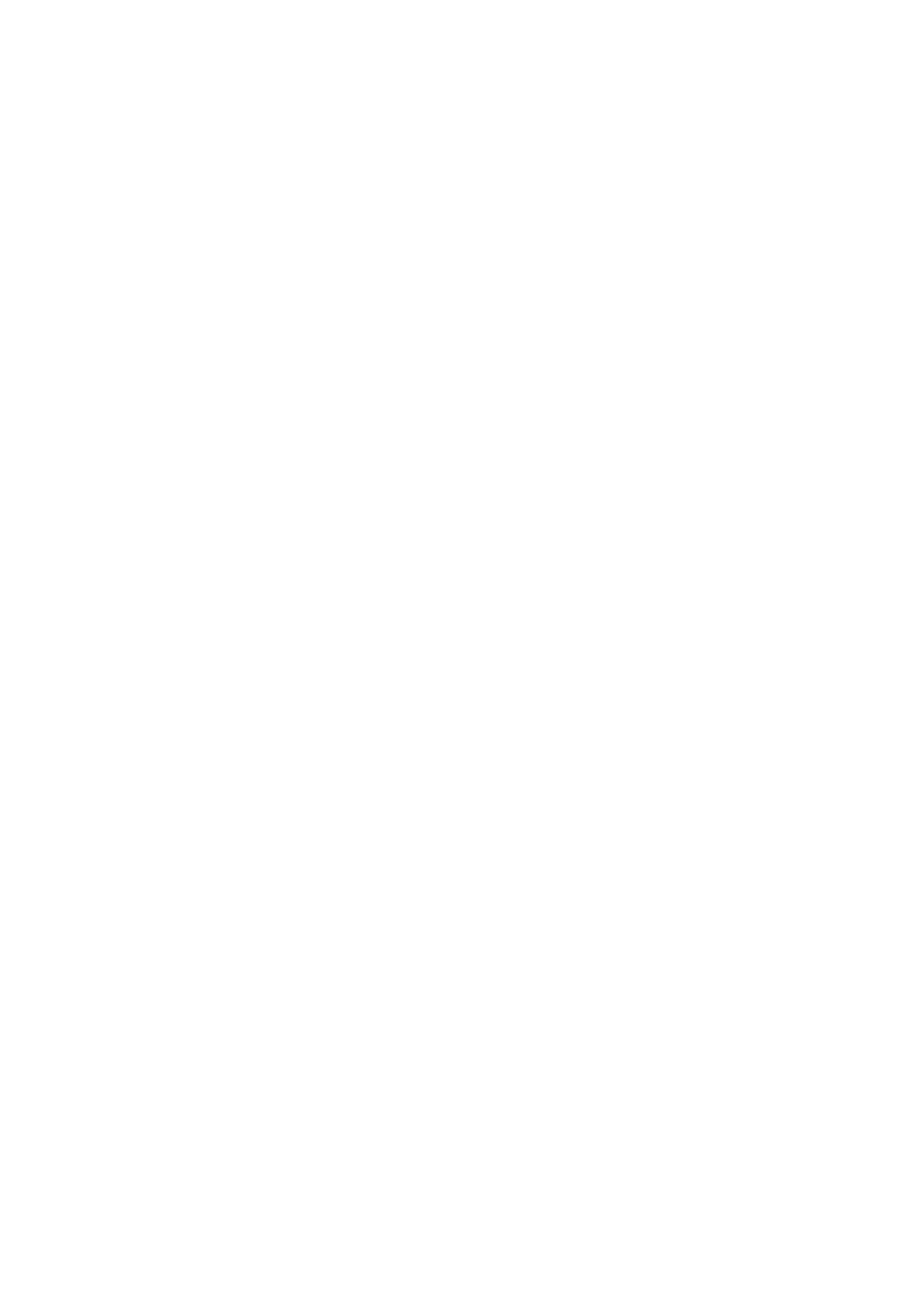Western Australia

## LEGISLATIVE ASSEMBLY

*(As amended during consideration in detail)* 

# **Acts Amendment (Consent to Medical Treatment) Bill 2006**

## **A Bill for**

## **An Act to amend the following —**

- **the** *Guardianship and Administration Act 1990***;**
- **the** *Civil Liability Act 2002***;**
- *The Criminal Code.*

The Parliament of Western Australia enacts as follows: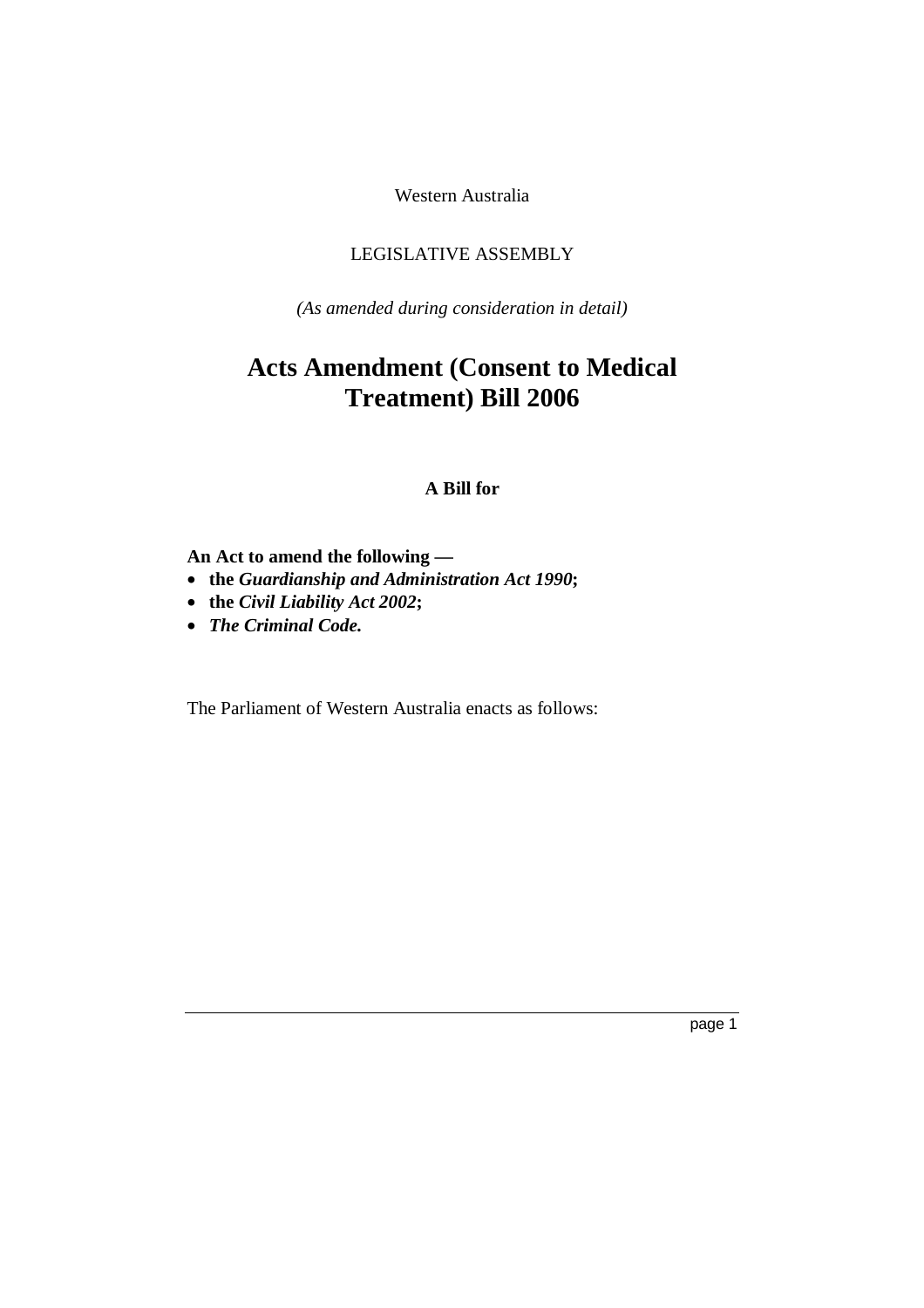# **Part 1 — Preliminary matters**

## **1. Short title**

 This is the *Acts Amendment (Consent to Medical Treatment) Act 2006*.

## 5 **2. Commencement**

- (1) This Act comes into operation on a day fixed by proclamation.
- (2) Different days may be fixed under subsection (1) for different provisions.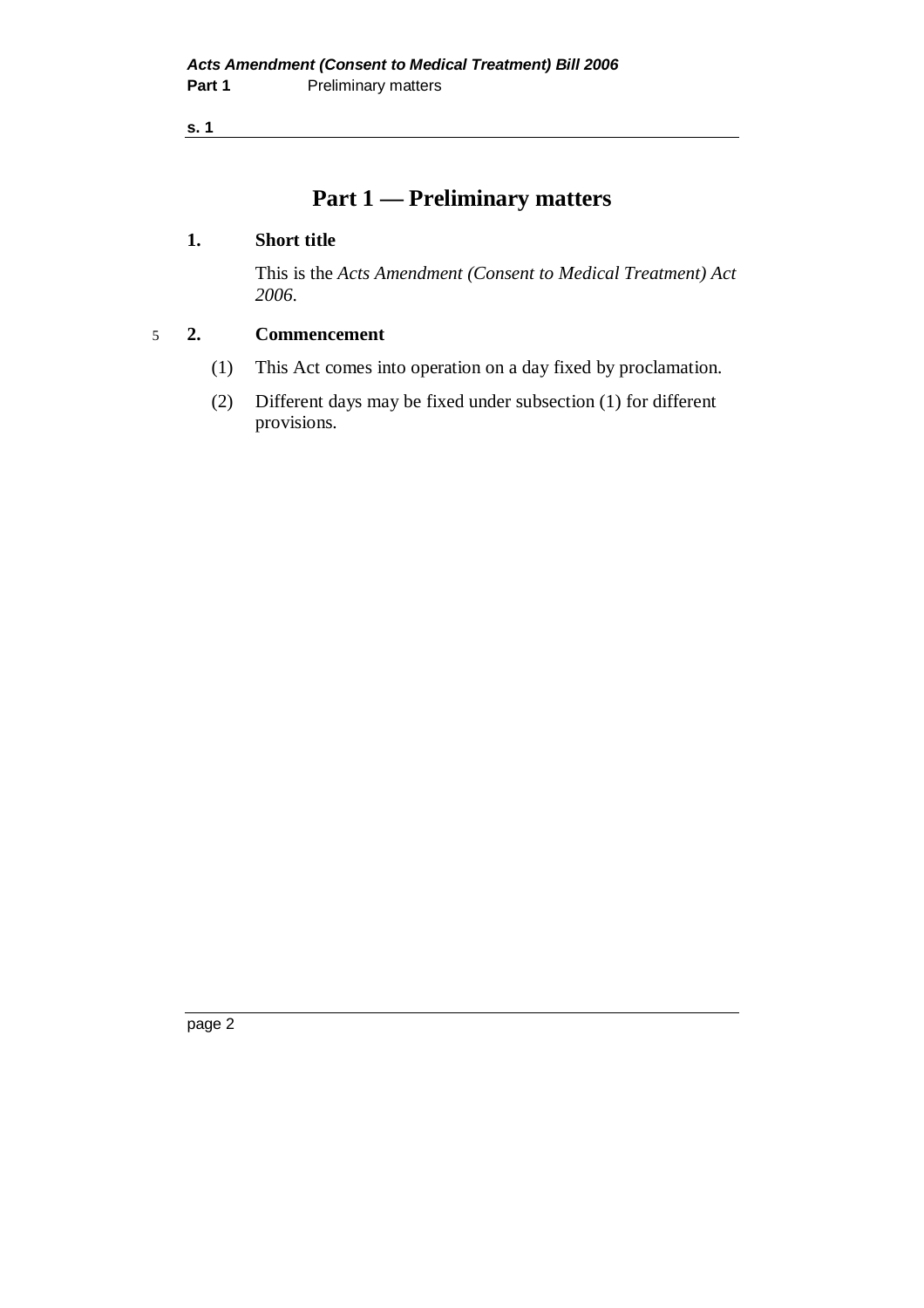# **Part 2 —** *Guardianship and Administration Act 1990* **amended**

## **3. The Act amended**

 The amendments in this Part are to the *Guardianship and*  5 *Administration Act 1990*\*.

> [\* *Reprint 3 as at 1 April 2005. For subsequent amendments see Western Australian Legislation Information Tables for 2005, Table 1, p. 198 and Act No. 34 of 2004.*]

#### 10 **4. Long title amended**

 The long title is amended by deleting "to make provision for a power of attorney to operate after the donor has ceased to have legal capacity," and inserting instead —

## 15 **to provide for enduring powers of attorney, enduring powers of guardianship and advance health directives,**

#### **5. Section 3 amended**

"

- (1) Section 3(1) is amended by deleting the definition of 20 "treatment".
	- (2) Section 3(1) is amended by inserting in the appropriate alphabetical positions —

#### **"advance health directive"** means —

- 25 (a) an advance health directive made under Part 9B; or
	- (b) an instrument recognised as such under section 110ZA;

 $\alpha$ 

#### page 3

".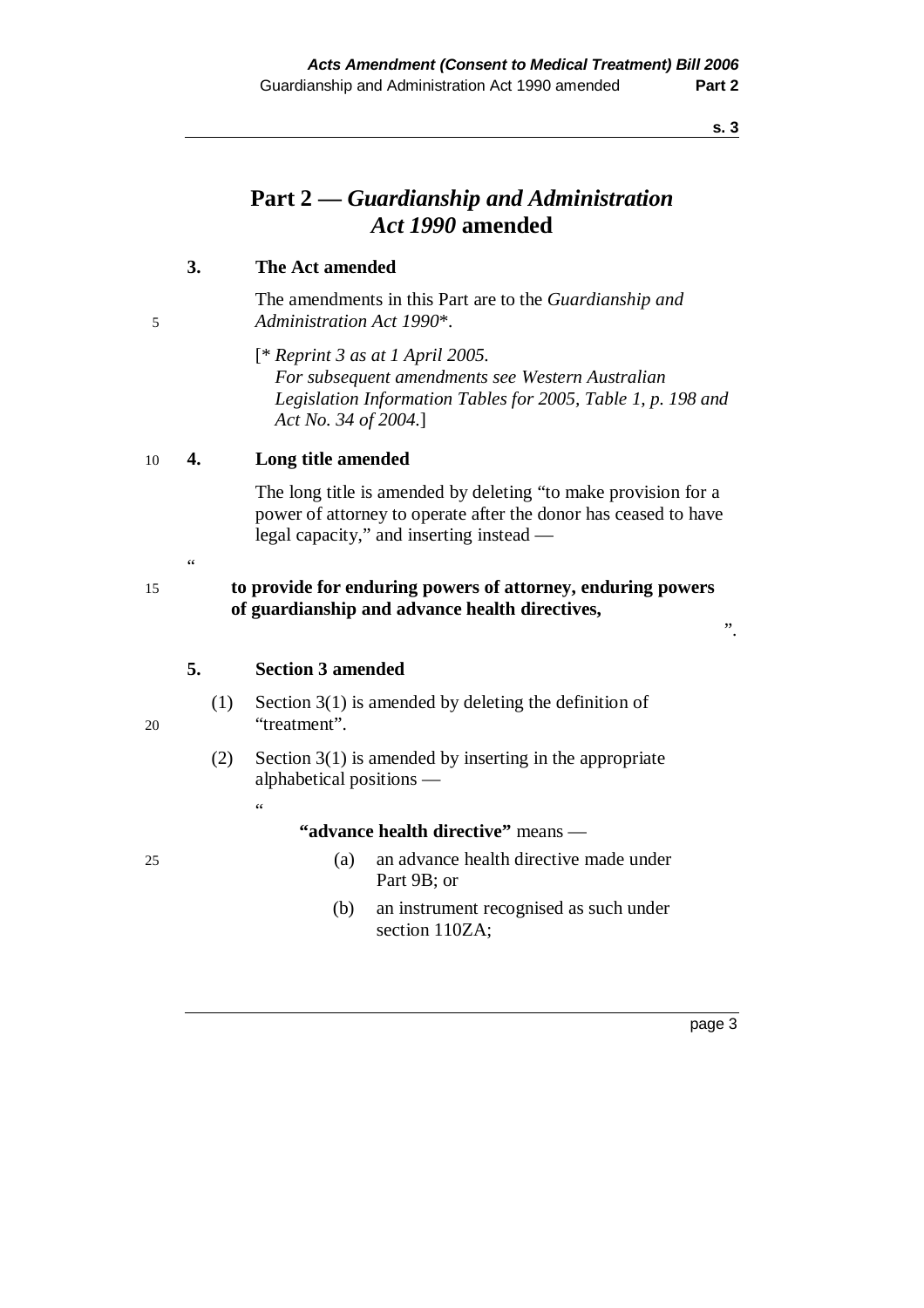|    |     | "enduring guardian" means —                                                                                                                                                                                                                                                                        |
|----|-----|----------------------------------------------------------------------------------------------------------------------------------------------------------------------------------------------------------------------------------------------------------------------------------------------------|
|    | (a) | the person who is the enduring guardian<br>under an enduring power of guardianship; or                                                                                                                                                                                                             |
| 5  | (b) | the persons who are the joint enduring<br>guardians under an enduring power of<br>guardianship,                                                                                                                                                                                                    |
| 10 |     | and includes a substitute enduring guardian while<br>he or she is the enduring guardian or a joint<br>enduring guardian under an enduring power of<br>guardianship;                                                                                                                                |
|    |     | "enduring power of guardianship" means —                                                                                                                                                                                                                                                           |
|    | (a) | an enduring power of guardianship made<br>under Part 9A; or                                                                                                                                                                                                                                        |
| 15 | (b) | an instrument recognised as such under<br>section 1100;                                                                                                                                                                                                                                            |
| 20 |     | "life sustaining measure" means a medical, surgical<br>or nursing procedure directed at supplanting or<br>maintaining a vital bodily function that is<br>temporarily or permanently incapable of<br>independent operation, and includes assisted<br>ventilation and cardiopulmonary resuscitation; |
| 25 |     | "palliative care" means a medical, surgical or nursing<br>procedure directed at relieving a person's pain,<br>discomfort or distress, but does not include a life<br>sustaining measure;                                                                                                           |
|    |     | "substitute enduring guardian" means a person<br>appointed as a substitute enduring guardian under<br>section $110C(1)$ ;                                                                                                                                                                          |
|    |     | "treatment" means —                                                                                                                                                                                                                                                                                |
| 30 | (a) | medical or surgical treatment, including —                                                                                                                                                                                                                                                         |
|    |     | a life sustaining measure; and<br>(i)                                                                                                                                                                                                                                                              |
|    |     | palliative care;<br>(ii)                                                                                                                                                                                                                                                                           |
|    |     | or                                                                                                                                                                                                                                                                                                 |
|    |     |                                                                                                                                                                                                                                                                                                    |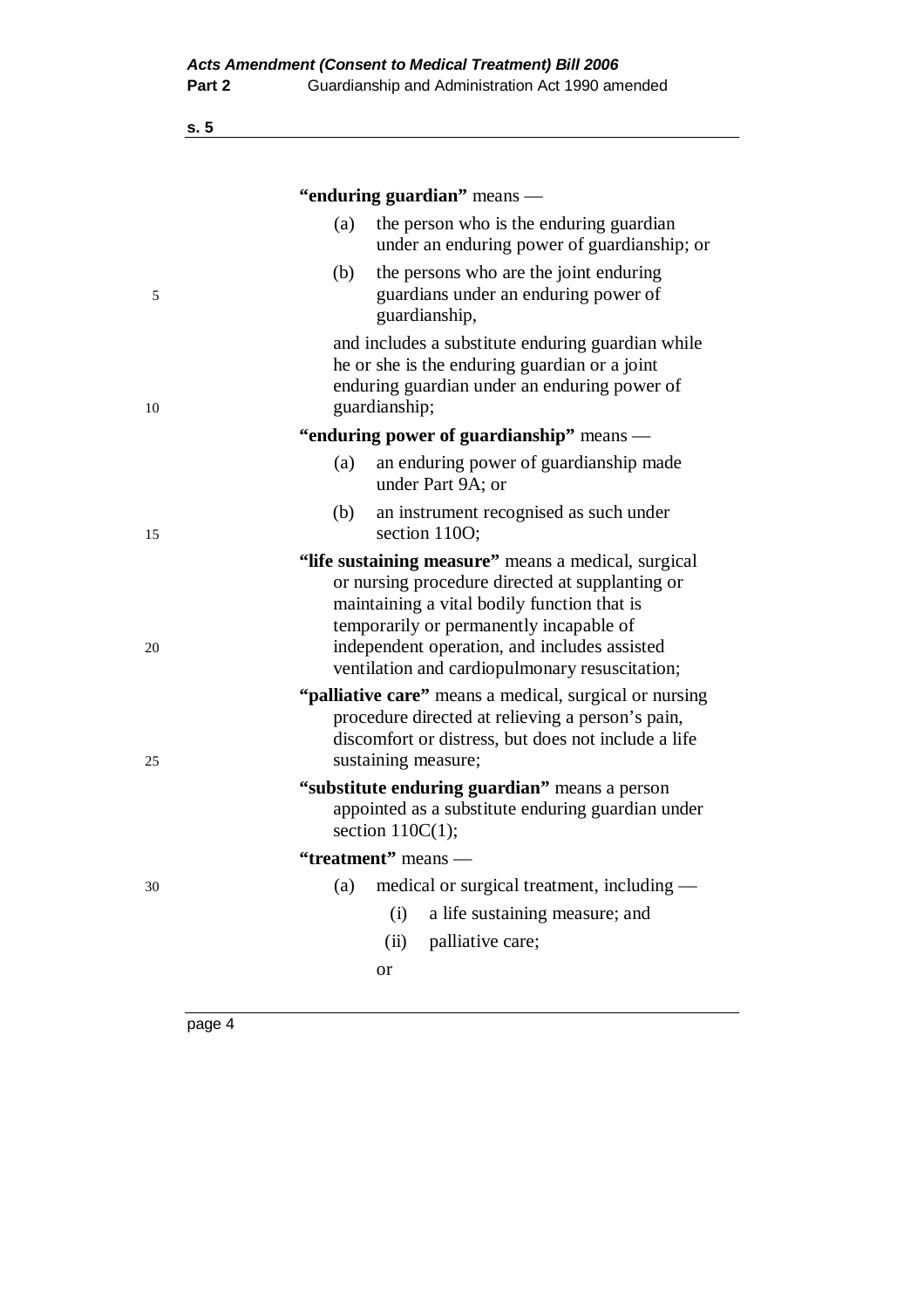|    |     | (b)<br>dental treatment; or                                                                                                                                               |    |
|----|-----|---------------------------------------------------------------------------------------------------------------------------------------------------------------------------|----|
|    |     | other health care;<br>(c)                                                                                                                                                 |    |
| 5  |     | "treatment decision", in relation to a person, means a<br>decision to consent or refuse consent to the<br>commencement or continuation of any treatment<br>of the person. | "  |
|    | 6.  | <b>Section 45 amended</b>                                                                                                                                                 |    |
|    | (1) | Section $45(2)$ is amended as follows:                                                                                                                                    |    |
| 10 |     | by deleting "may —" and inserting instead —<br>(a)                                                                                                                        |    |
|    |     | $\ddot{\phantom{0}}$<br>may do any of the following $-$ ";                                                                                                                |    |
|    |     | by deleting paragraph (d) and inserting instead —<br>(b)                                                                                                                  |    |
|    |     | 66                                                                                                                                                                        |    |
| 15 |     | (d)<br>subject to subsection (4), make treatment<br>decisions for the represented person;                                                                                 | ". |
|    |     | after paragraph $(g)$ by deleting "and".<br>(c)                                                                                                                           |    |
|    | (2) | Section $45(3)$ is amended as follows:                                                                                                                                    |    |
|    |     | by deleting "may not $\equiv$ " and inserting instead $\equiv$<br>(a)                                                                                                     |    |
| 20 |     | $\zeta$ $\zeta$                                                                                                                                                           |    |
|    |     | cannot do any of the following on behalf of the<br>represented person -                                                                                                   | ". |
|    |     | after paragraph (c) by deleting "or";<br>(b)                                                                                                                              |    |
| 25 |     | after paragraph (d) by deleting the comma and inserting<br>(c)<br>a full stop instead;                                                                                    |    |
|    |     | by deleting "on behalf of a represented person; or";<br>(d)                                                                                                               |    |
|    |     | by deleting paragraph (e).<br>(e)                                                                                                                                         |    |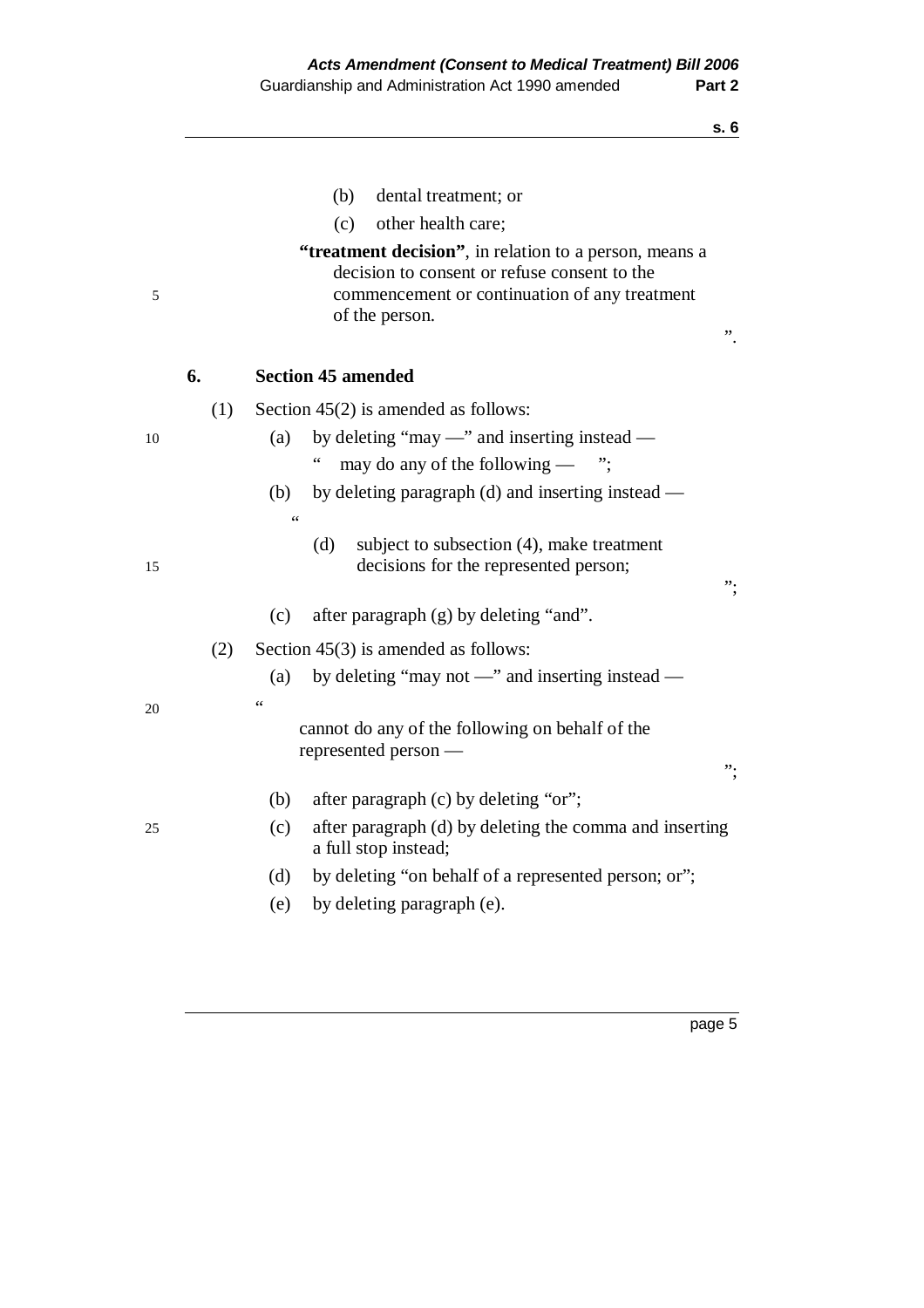- **s. 7** 
	- (3) After section 45(3) the following subsection is inserted  $\alpha$
- (4) A plenary guardian cannot consent to the sterilisation of the represented person, except in accordance with 5 Division 3.

".

".

## **7. Section 50 amended**

Section 50 is amended as follows:

- (a) by deleting "consent given," and inserting instead —
- 10 " consent given or refused, ";
	- (b) by inserting after "given," in the second place where it occurs —
		- " refused, ".

## **8. Section 55A inserted**

15 After section 55 the following section is inserted in Part 5 Division  $2-$ 

## **55A. Priority of guardianship order**

- (1) To the extent a guardianship order relates to the 20 making of a treatment decision for the represented person, the priority to be given to the order is determined in accordance with section 110ZJ.
- (2) To the extent a guardianship order relates to the performance of any other function in relation to the 25 represented person, the priority to be given to the order is determined in accordance with section 119.

"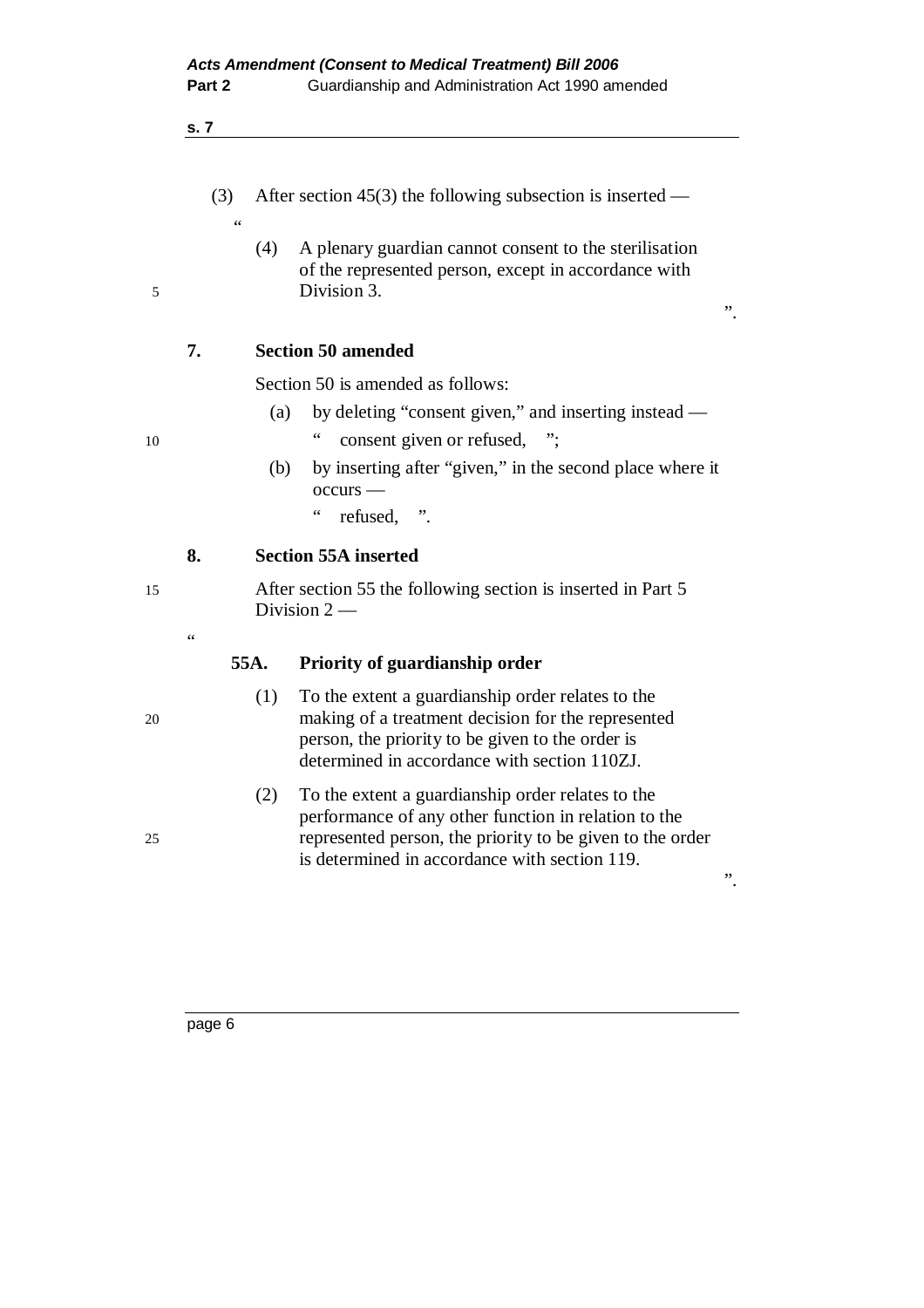|    | 9. | <b>Section 104 amended</b>                                                                                                                      |
|----|----|-------------------------------------------------------------------------------------------------------------------------------------------------|
|    |    | At the beginning of section 104 the following subsection is<br>(1)<br>inserted -                                                                |
| 5  |    | $\zeta$ $\zeta$<br>A person who has reached 18 years of age and has full<br>(1a)<br>legal capacity may create an enduring power of<br>attorney. |
| 10 |    | Section 104(2) is amended by deleting paragraph (a) and "and"<br>(2)<br>after it and inserting instead —<br>$\zeta$ $\zeta$                     |
|    |    | there are 2 attesting witnesses to the<br>(a)<br>$instrument-$                                                                                  |
| 15 |    | both of whom are authorised by law to<br>(i)<br>take declarations; or                                                                           |
|    |    | (ii)<br>of whom -                                                                                                                               |
|    |    | (I)<br>one is authorised by law to take<br>declarations; and                                                                                    |
| 20 |    | the other has the qualifications<br>(II)<br>specified in subsection $(3)$ ;                                                                     |
|    |    | and                                                                                                                                             |
|    |    | "                                                                                                                                               |
|    |    | After section $104(2)$ the following subsection is inserted —<br>(3)<br>$\zeta$ $\zeta$                                                         |
| 25 |    | A witness referred to in subsection $(2)(a)(ii)(II)$ must<br>(3)<br>be a person $-$                                                             |
|    |    | who has reached 18 years of age; and<br>(a)                                                                                                     |
|    |    | who is not a person appointed to be a donee or<br>(b)                                                                                           |
| 30 |    | substitute donee of the power.<br>,,                                                                                                            |
|    |    |                                                                                                                                                 |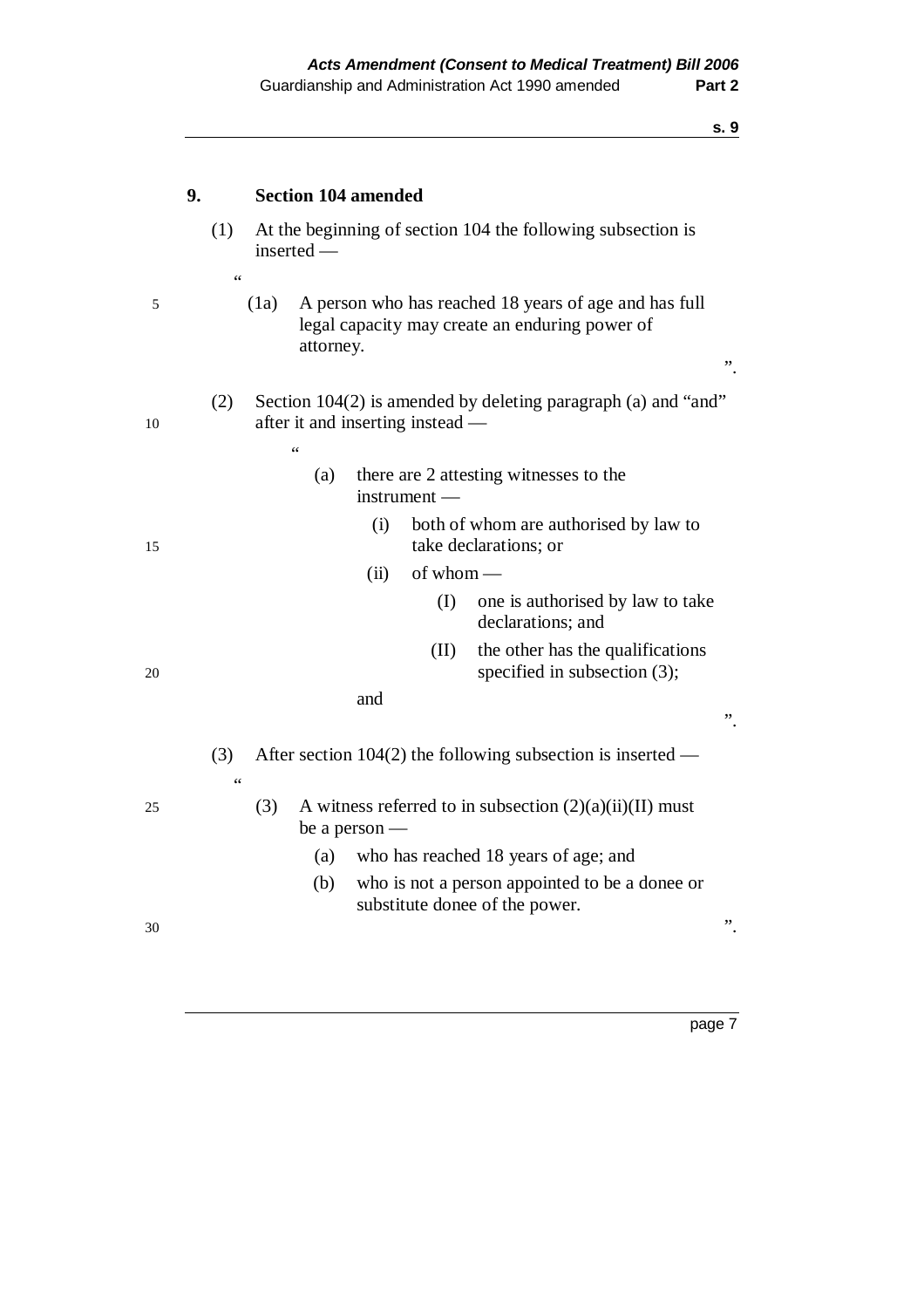$\epsilon$ 

| <b>Section 104C inserted</b> | 10. |  |  |  |
|------------------------------|-----|--|--|--|
|------------------------------|-----|--|--|--|

After section 104B the following section is inserted —

#### **104C. Eligibility for appointment as donee or substitute**  5 **donee**

 A person is eligible to be appointed as a donee or substitute donee of an enduring power of attorney if the person has reached 18 years of age and has full legal capacity.

#### **11. Parts 9A to 9D inserted**

After section 110 the following Parts are inserted —

## **Part 9A — Enduring powers of guardianship**

## 15 **Division 1 — Preliminary matters**

## **110A. Meaning of "appointor"**

In this Part —

 **"appointor"**, in relation to an enduring power of guardianship, means the maker of the power.

## 20 **Division 2 — Making of enduring power of guardianship**

#### **110B. Appointing enduring guardian**

 A person who has reached 18 years of age and has full legal capacity may make an enduring power of 25 guardianship appointing —

> (a) a person as the enduring guardian of the person; or

 $10$   $\ldots$ 

 $\overline{a}$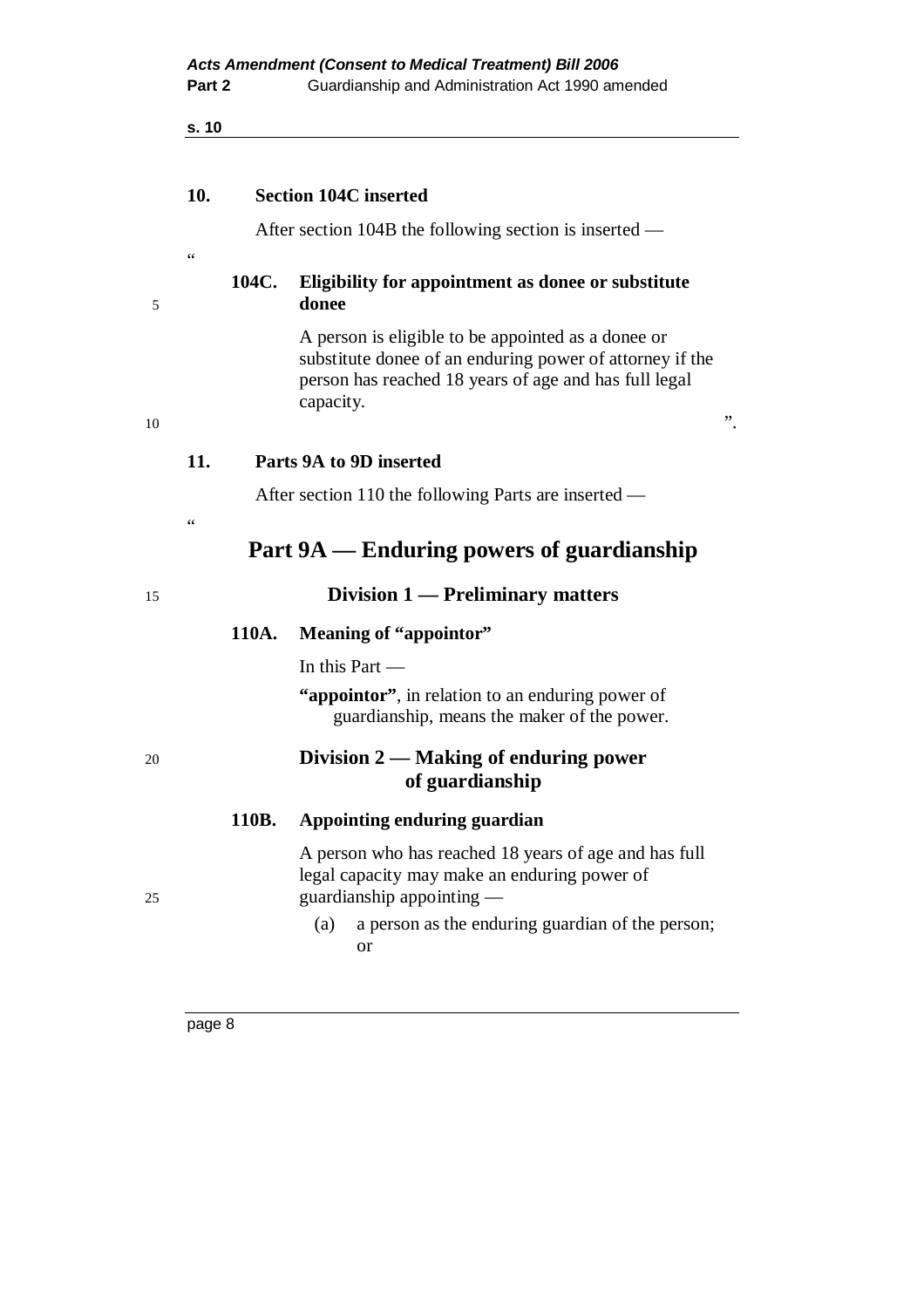(b) 2 or more persons as the joint enduring guardians of the person.

#### **110C. Substitute enduring guardians**

- (1) An appointor may, in the enduring power of 5 guardianship, appoint one or more persons to be substitute enduring guardians.
- (2) A substitute enduring guardian becomes the enduring guardian or a joint enduring guardian (as the case may be) in the circumstances specified in the enduring 10 power of guardianship.

#### **110D. Who is eligible to be appointed**

 A person is eligible to be appointed under section 110B or 110C(1) if the person has reached 18 years of age and has full legal capacity.

#### 15 **110E. Formal requirements**

- (1) An enduring power of guardianship is not valid unless —
	- (a) it is in the form or substantially in the form prescribed by the regulations; and
- 20 (b) it is signed by the appointor or by another person in the presence of, and at the direction of, the appointor; and
	- (c) the signature referred to in paragraph (b) is witnessed by 2 persons —
- 25 (i) both of whom are authorised by law to take declarations; or
	- $(ii)$  of whom
		- (I) one is authorised by law to take declarations; and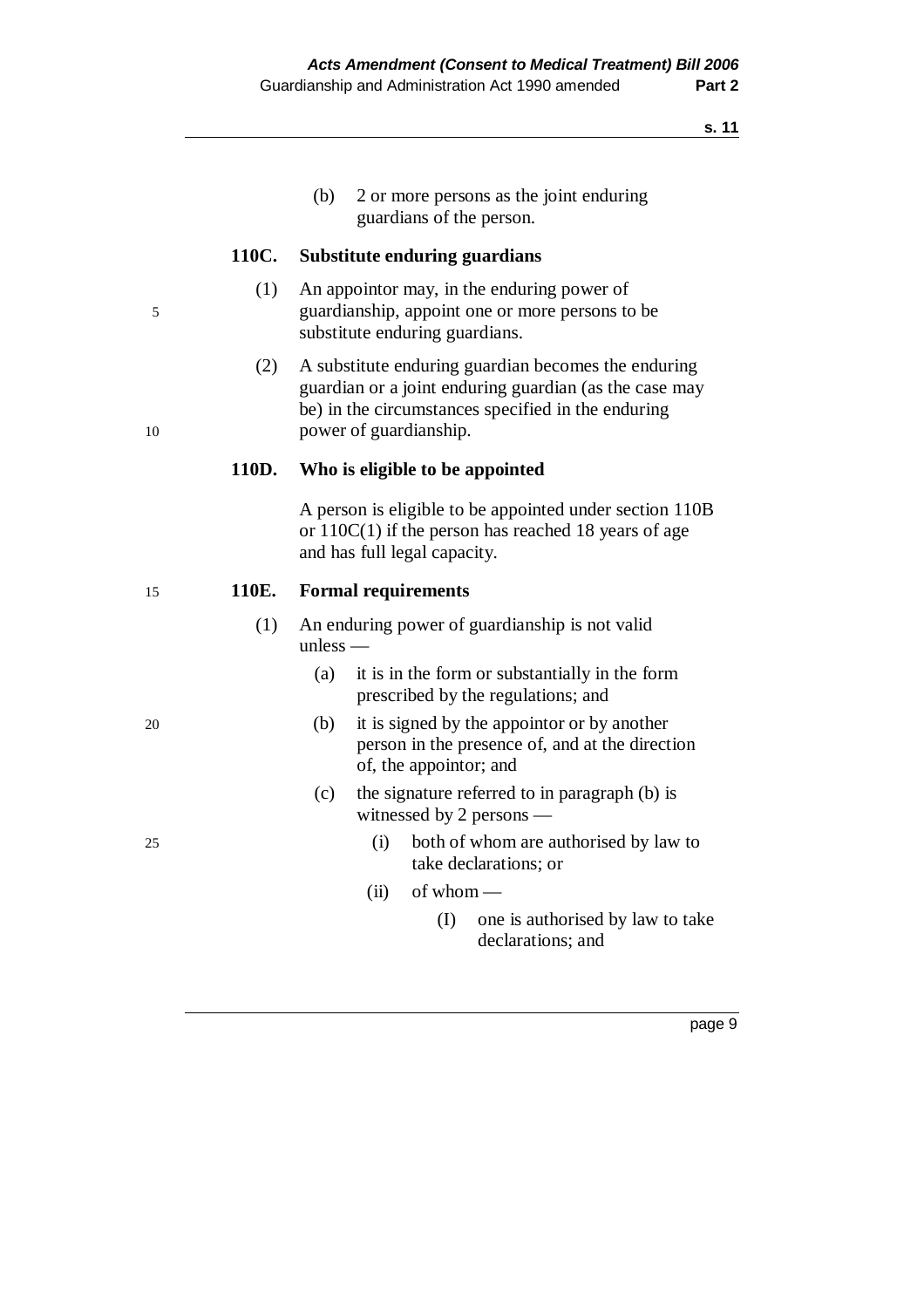|    |     | (II)<br>the other has the qualifications<br>specified in subsection $(2)$ ;                                                                                                                  |
|----|-----|----------------------------------------------------------------------------------------------------------------------------------------------------------------------------------------------|
|    |     | and                                                                                                                                                                                          |
| 5  | (d) | it is signed by the witnesses referred to in<br>paragraph $(c)$ in the presence of —                                                                                                         |
|    |     | (i)<br>the appoint or; and                                                                                                                                                                   |
|    |     | (ii)<br>the person who signed it at the<br>appoint or's direction (if applicable); and                                                                                                       |
|    |     | each other;<br>(iii)                                                                                                                                                                         |
| 10 |     | and                                                                                                                                                                                          |
|    | (e) | it is signed by each person being appointed as<br>an enduring guardian or substitute enduring<br>guardian (an "appointee") to indicate the<br>appointee's acceptance of the appointment; and |
| 15 | (f) | the signature of the appointee is witnessed by<br>$2$ persons —                                                                                                                              |
|    |     | both of whom are authorised by law to<br>(i)<br>take declarations; or                                                                                                                        |
|    |     | of whom $-$<br>(ii)                                                                                                                                                                          |
| 20 |     | (I)<br>one is authorised by law to take<br>declarations; and                                                                                                                                 |
|    |     | the other has the qualifications<br>(II)<br>specified in subsection $(2)$ ;                                                                                                                  |
|    |     | and                                                                                                                                                                                          |
| 25 | (g) | it is signed by the witnesses referred to in<br>paragraph (f) in the presence of the appointee<br>and each other.                                                                            |
|    | (2) | A witness referred to in subsection $(1)(c)(ii)(II)$ or<br>$(f)(ii)(II)$ must be a person —                                                                                                  |
| 30 | (a) | who has reached 18 years of age; and                                                                                                                                                         |
|    | (b) | who is not $-$                                                                                                                                                                               |
|    |     | the appointor; or<br>(i)                                                                                                                                                                     |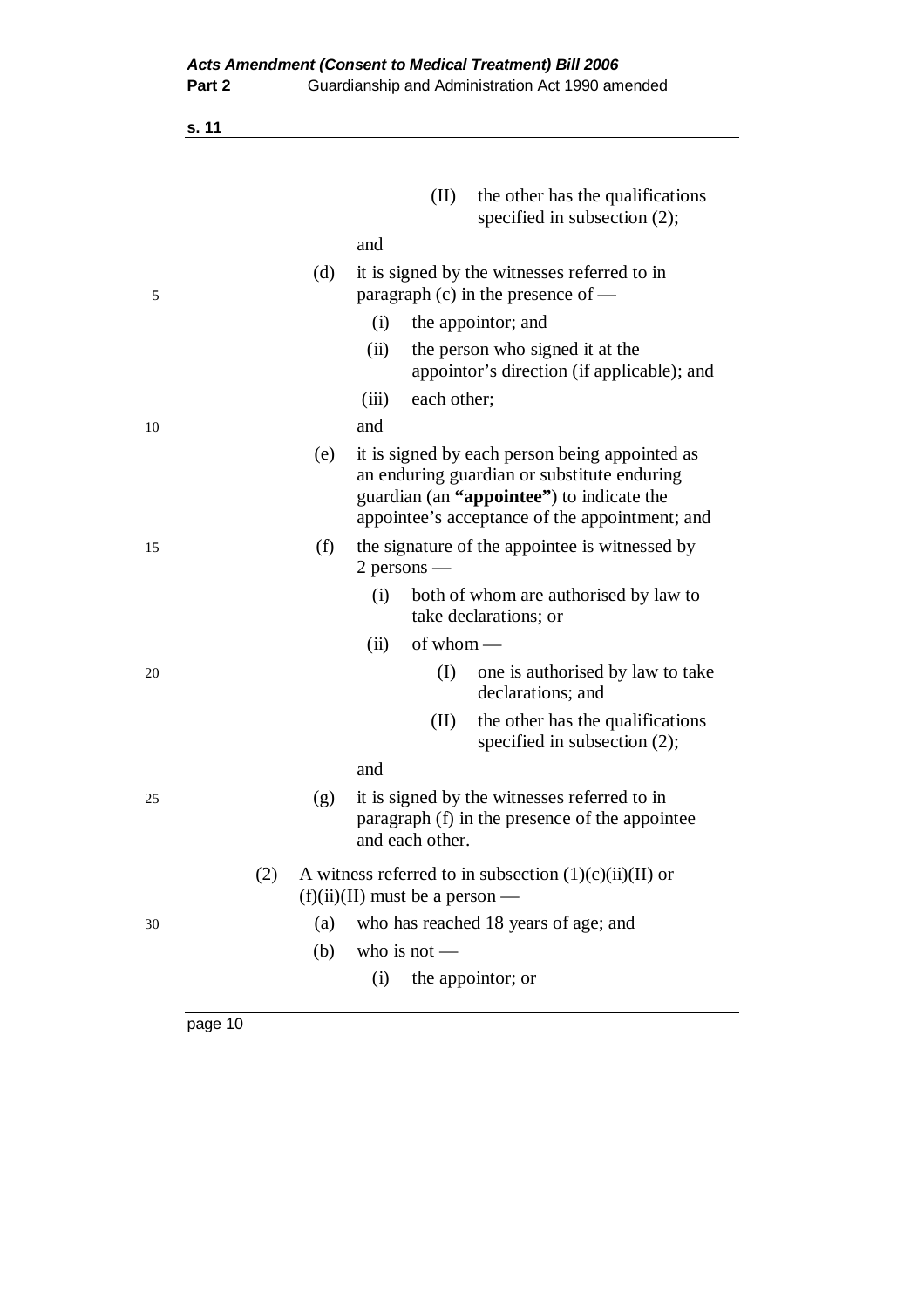- (ii) the person who signed the enduring power of guardianship at the appointor's direction (if applicable); or
- (iii) an appointee.

## 5 **Division 3 — Operation of enduring power of guardianship**

## **110F. When enduring guardian may act**

 An enduring power of guardianship has effect, subject to its terms, at any time the appointor is unable to make 10 reasonable judgments in respect of matters relating to his or her person.

## **110G. Functions generally**

- (1) Subject to this section, an enduring guardian has the same functions under section 45(1) and (2), and is 15 subject to the same limitations under section 45(3) and (4), in relation to the appointor as a plenary guardian has and is subject to in relation to a represented person.
- (2) An enduring power of guardianship may limit the functions of the enduring guardian to the functions 20 specified in the power.
	- (3) An enduring power of guardianship may limit the circumstances in which the enduring guardian may act to the circumstances specified in the power.
- (4) An enduring power of guardianship may include 25 directions about how the enduring guardian is to perform any of his or her functions.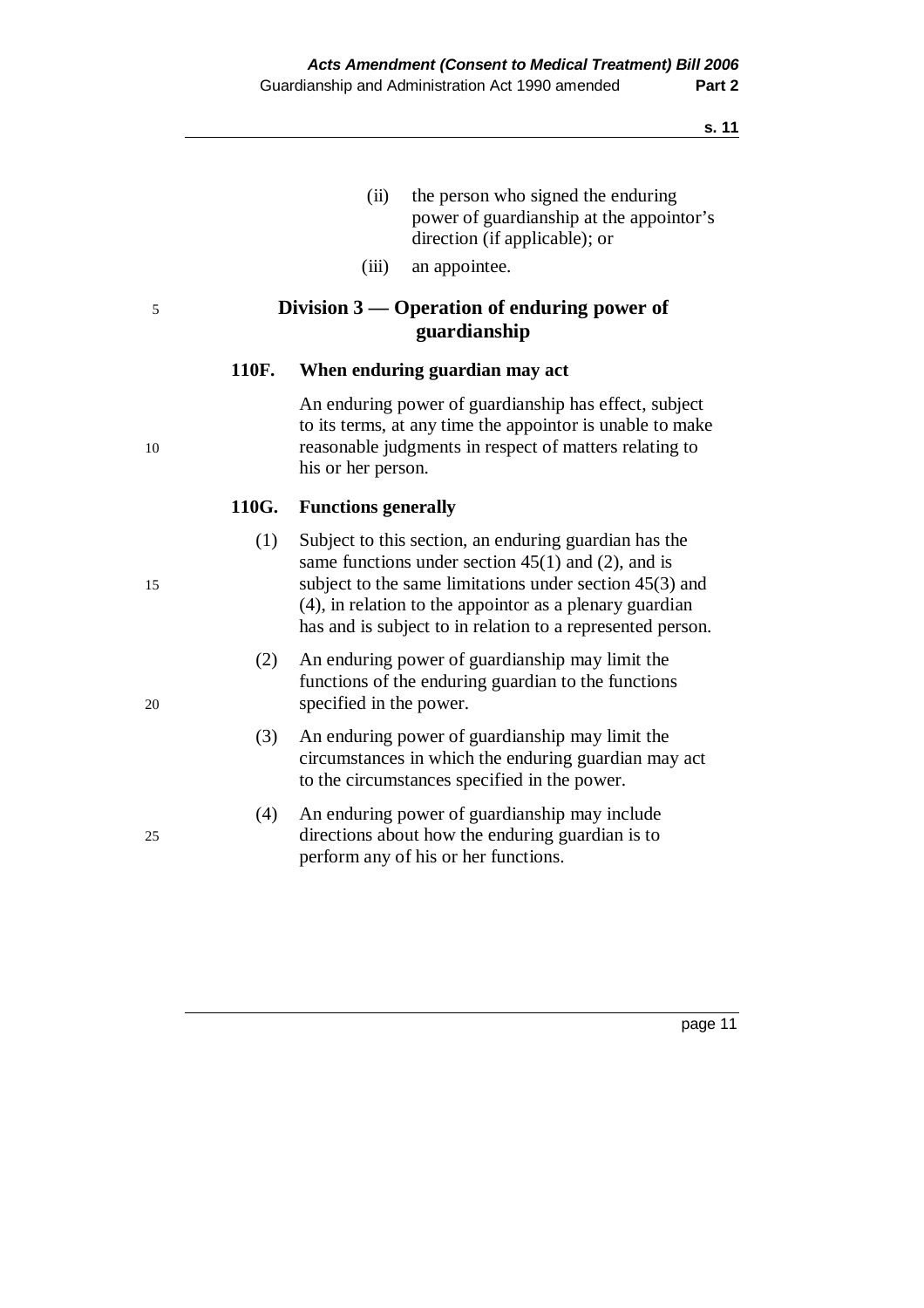## **110H. Certain provisions apply in relation to enduring guardian and appointor**

 The following provisions apply (with the necessary changes) in relation to an enduring guardian and 5 appointor as if they were a guardian and represented person respectively —

- (a) sections 48 to 51;
- (b) section  $53(a)$ ;
- (c) subject to the terms of the enduring power of 10 guardianship, section 54 as if it were not subject to section 85;
	- (d) Part 5 Division 3 other than section 57(2).

#### **110I. Priority of enduring power of guardianship**

- (1) To the extent an enduring power of guardianship 15 relates to the making of a treatment decision for the appointor, the priority to be given to the power is determined in accordance with section 110ZJ.
- (2) To the extent an enduring power of guardianship relates to the performance of any other function in 20 relation to the appointor, the priority to be given to the power is determined in accordance with section 119.

## **Division 4 — Jurisdiction of State Administrative Tribunal**

#### **110J. Who may apply**

25 A person who, in the opinion of the State Administrative Tribunal, has a proper interest in the matter may apply to the Tribunal for a decision under this Division.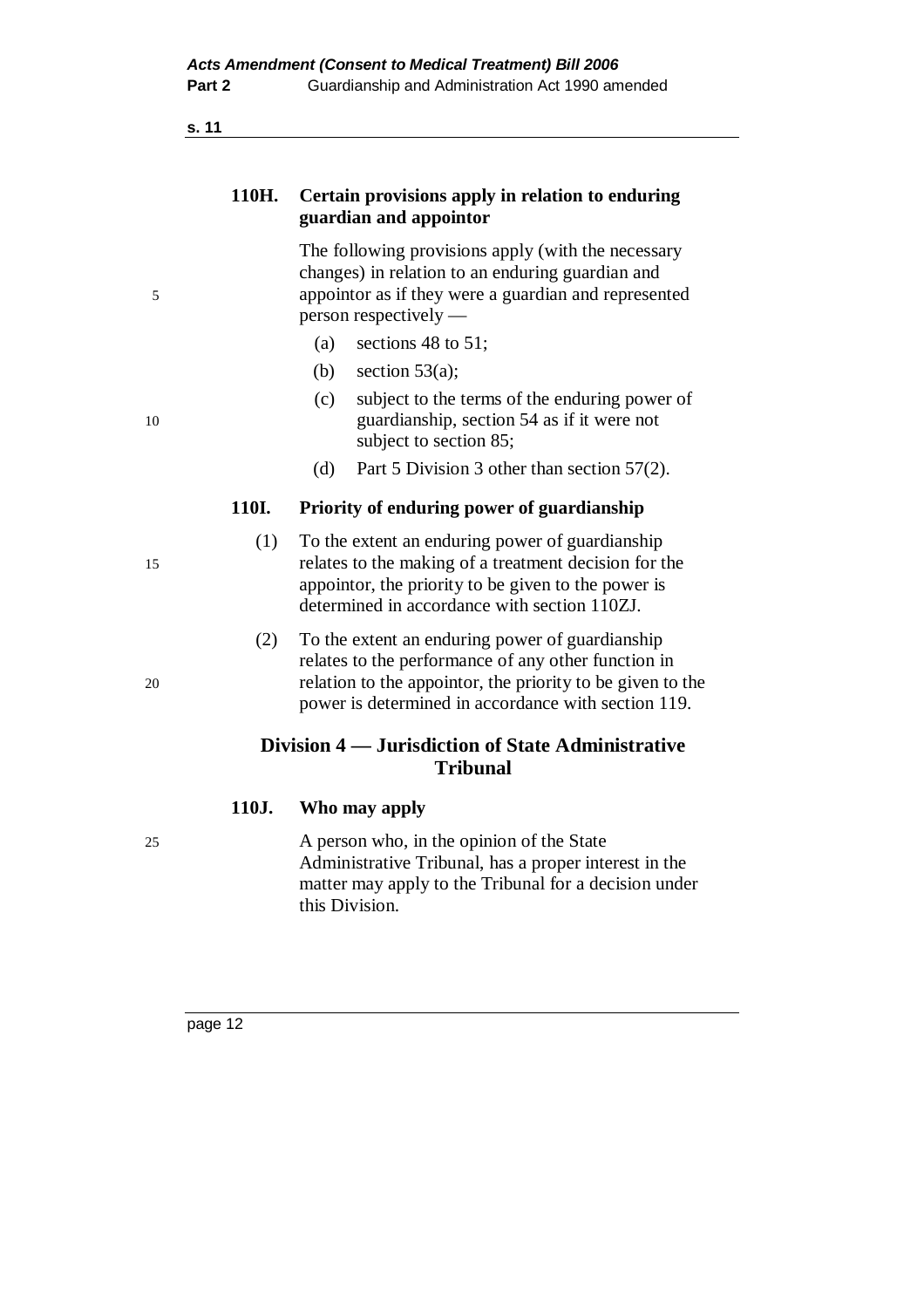| 110K. Declaration about validity of enduring power of |
|-------------------------------------------------------|
| guardianship                                          |
|                                                       |

- (1) The State Administrative Tribunal may declare that an enduring power of guardianship is valid or invalid.
- 5 (2) A declaration made under subsection (1) has effect according to its terms.

#### **110L. Declaration of incapacity of appointor**

- (1) The State Administrative Tribunal may declare that the appointor under an enduring power of guardianship is 10 unable to make reasonable judgments in respect of matters relating to his or her person.
	- (2) A declaration made under subsection (1) has effect according to its terms.
- (3) The Tribunal may revoke a declaration made under 15 subsection (1).

#### **110M. Directions as to construction of terms etc.**

 The State Administrative Tribunal may give directions as to matters connected with —

- (a) the exercise of an enduring power of 20 guardianship; or
	- (b) the construction of the terms of an enduring power of guardianship.

## **110N. Revocation or variation of enduring power of guardianship**

- 25 (1) The State Administrative Tribunal may make an order —
	- (a) revoking an enduring power of guardianship; or
	- (b) revoking the appointment of one or some of the persons who are joint enduring guardians under

- 
-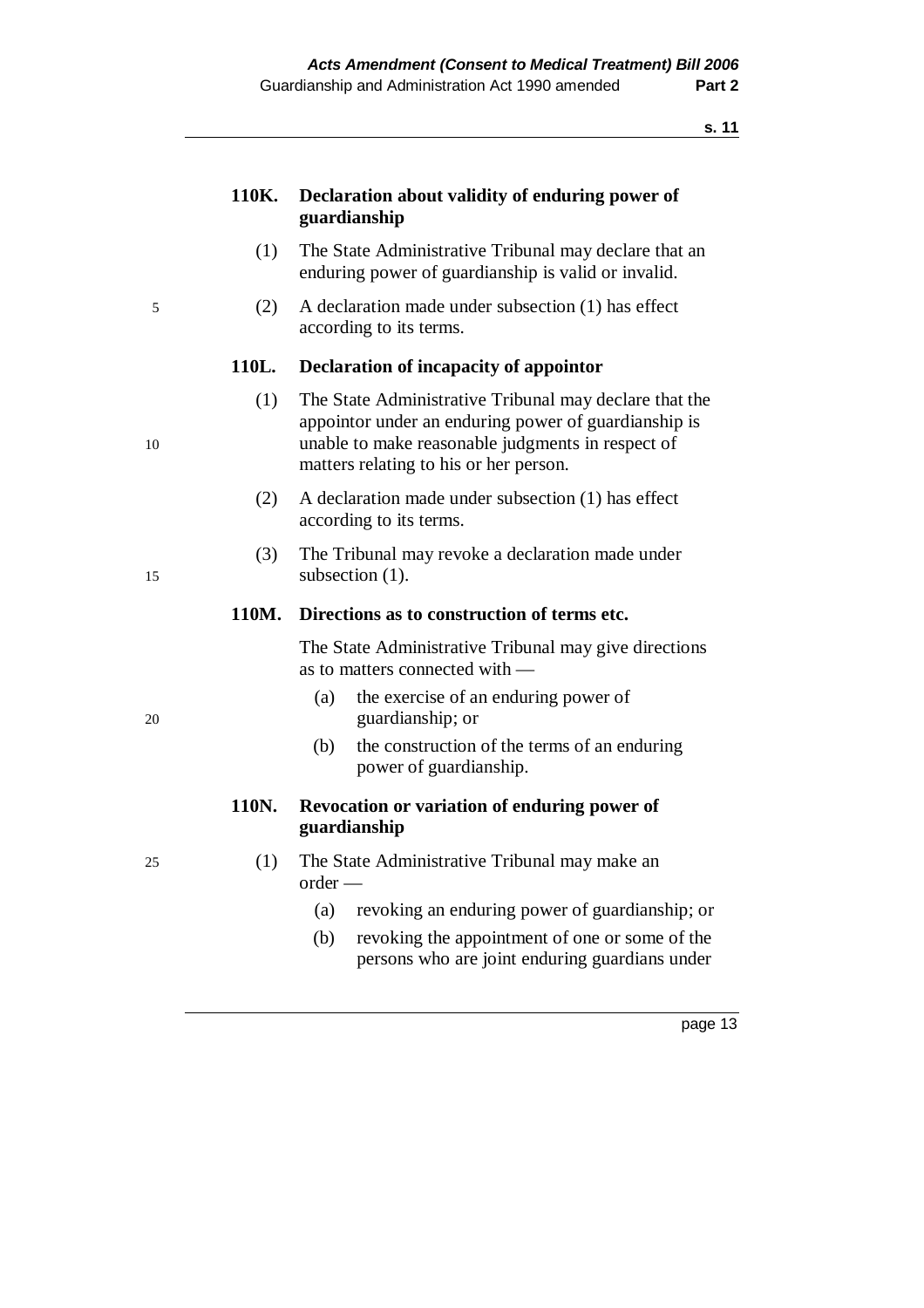|           |                   | an enduring power of guardianship if the person<br>or each of the persons —                                                                                                                                                                                                |
|-----------|-------------------|----------------------------------------------------------------------------------------------------------------------------------------------------------------------------------------------------------------------------------------------------------------------------|
|           | (i)               | wishes to be discharged; or                                                                                                                                                                                                                                                |
| 5         | (ii)              | has been guilty of such neglect or<br>misconduct or of such default as, in the<br>opinion of the Tribunal, renders the<br>person unfit to continue as an enduring<br>guardian; or                                                                                          |
| 10        | (iii)             | appears to the Tribunal to be incapable<br>by reason of mental or physical<br>incapacity of carrying out the person's<br>duties;                                                                                                                                           |
|           | <sub>or</sub>     |                                                                                                                                                                                                                                                                            |
| 15        | (c)               | revoking or varying any of the terms of an<br>enduring power of guardianship.                                                                                                                                                                                              |
| (2)       |                   | If the Tribunal makes an order under subsection $(1)(b)$ ,<br>subject to the terms of the enduring power of<br>guardianship, the remaining enduring guardian or<br>guardians may act under the power.                                                                      |
| (3)<br>20 | after it is made. | An order made under subsection (1) may be expressed<br>to come into effect at a time earlier than immediately                                                                                                                                                              |
| 110O.     | jurisdiction      | Recognition of instrument created in another                                                                                                                                                                                                                               |
| (1)<br>25 |                   | The State Administrative Tribunal may make an order<br>recognising an instrument created under a law of<br>another jurisdiction as an enduring power of<br>guardianship under this Part if satisfied the instrument<br>corresponds sufficiently, in form and effect, to an |
| 30        |                   | enduring power of guardianship made under this Part.                                                                                                                                                                                                                       |
| (2)       | subsection (1).   | The Tribunal may revoke an order made under                                                                                                                                                                                                                                |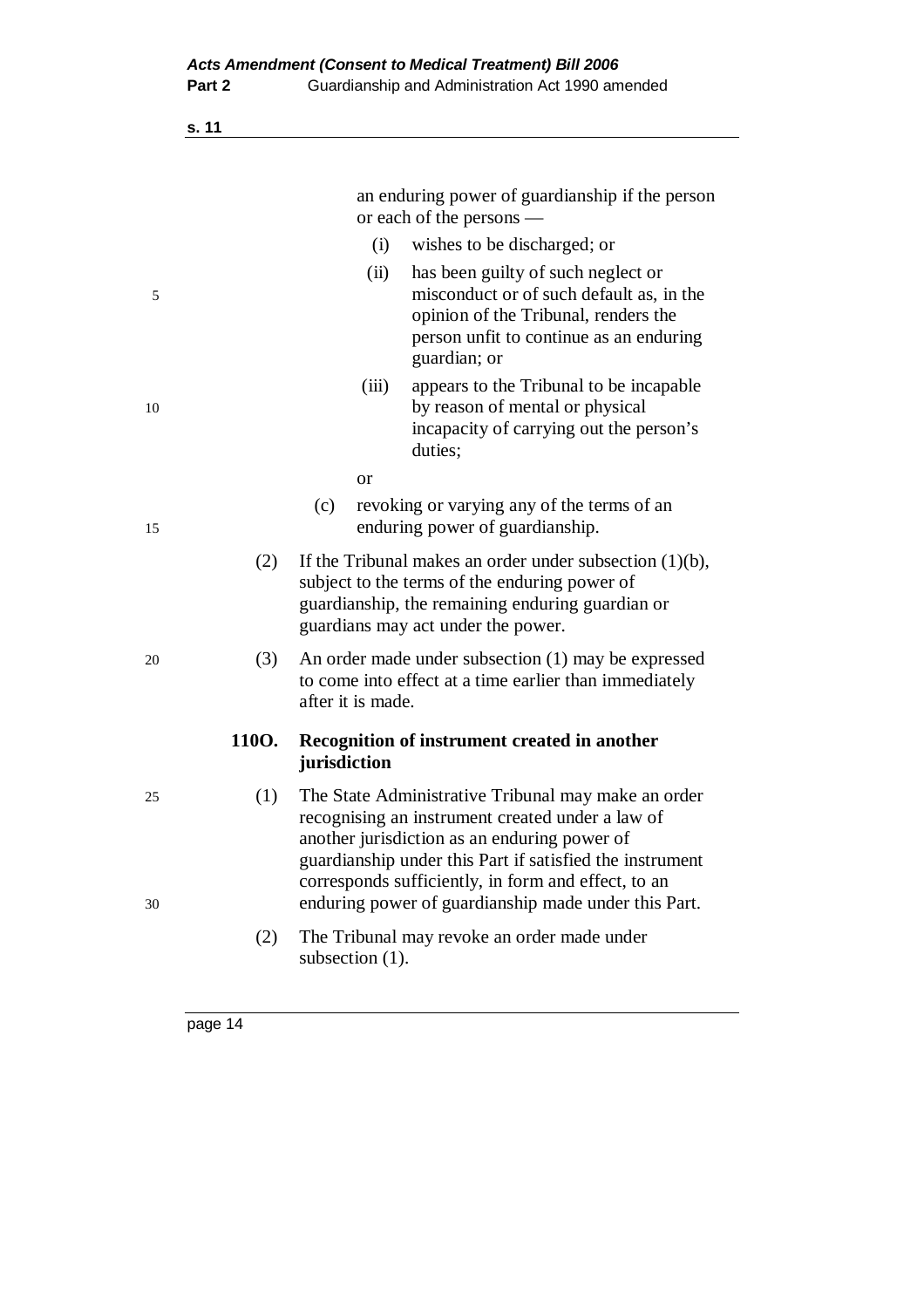|    |       |     |            |                            | <b>Part 9B — Advance health directives</b>                                                                                                                       |
|----|-------|-----|------------|----------------------------|------------------------------------------------------------------------------------------------------------------------------------------------------------------|
|    |       |     |            |                            | Division 1 — Making of advance health directive                                                                                                                  |
|    | 110P. |     |            |                            | <b>Making advance health directive</b>                                                                                                                           |
| 5  |       |     |            | person's future treatment. | A person who has reached 18 years of age and has full<br>legal capacity may make an advance health directive<br>containing treatment decisions in respect of the |
|    | 110Q. |     |            | <b>Formal requirements</b> |                                                                                                                                                                  |
|    | (1)   |     |            |                            | An advance health directive is not valid unless —                                                                                                                |
| 10 |       | (a) |            |                            | it is in the form or substantially in the form<br>prescribed by the regulations; and                                                                             |
|    |       | (b) | maker; and |                            | it is signed by its maker or by another person in<br>the presence of, and at the direction of, its                                                               |
| 15 |       | (c) |            |                            | the signature referred to in paragraph (b) is<br>witnessed by 2 persons $-$                                                                                      |
|    |       |     | (i)        |                            | both of whom are authorised by law to<br>take declarations; or                                                                                                   |
|    |       |     | (ii)       | of whom $-$                |                                                                                                                                                                  |
| 20 |       |     |            | (I)                        | one is authorised by law to take<br>declarations; and                                                                                                            |
|    |       |     |            | (II)                       | the other has the qualifications<br>specified in subsection $(2)$ ;                                                                                              |
|    |       |     | and        |                            |                                                                                                                                                                  |
| 25 |       | (d) | $of -$     |                            | it is signed by the witnesses in the presence                                                                                                                    |
|    |       |     | (i)        | its maker; and             |                                                                                                                                                                  |
|    |       |     | (ii)       |                            | the person who signed it at its maker's<br>direction (if applicable); and                                                                                        |
| 30 |       |     | (iii)      | each other.                |                                                                                                                                                                  |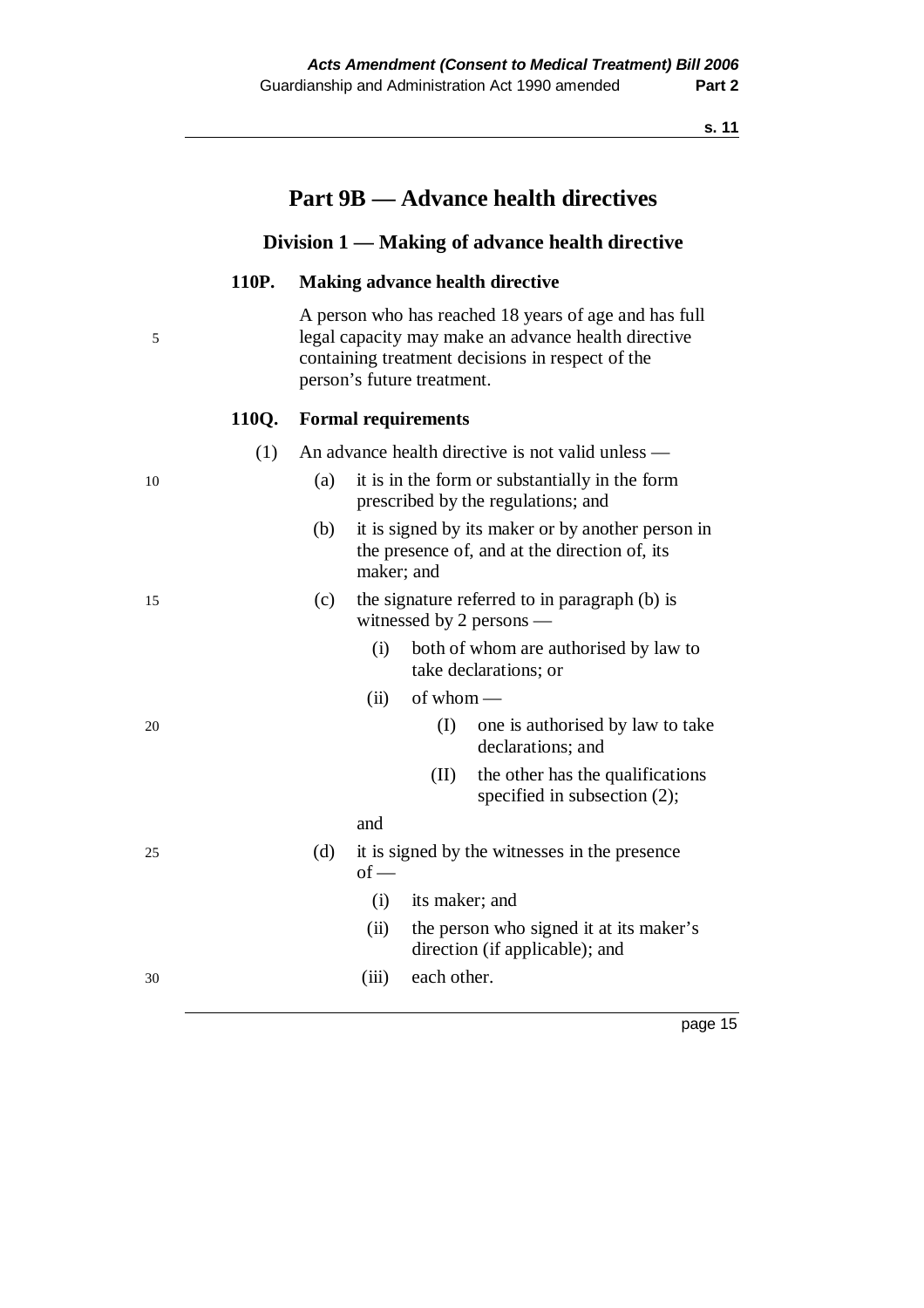|    | (2)   | A witness referred to in subsection $(1)(c)(ii)(II)$ must<br>be a person $-$                                                                |  |
|----|-------|---------------------------------------------------------------------------------------------------------------------------------------------|--|
|    |       | who has reached 18 years of age; and<br>(a)                                                                                                 |  |
|    |       | who is not $-$<br>(b)                                                                                                                       |  |
| 5  |       | the maker of the advance health<br>(i)<br>directive; or                                                                                     |  |
|    |       | the person who signed the directive at<br>(ii)<br>its maker's direction (if applicable).                                                    |  |
| 10 | 110R. | Requirements in relation to treatment decision in<br>advance health directive                                                               |  |
|    | (1)   | A treatment decision in an advance health directive is<br>invalid if the treatment decision —                                               |  |
|    |       | is not made voluntarily; or<br>(a)                                                                                                          |  |
|    |       | is made as a result of inducement or coercion.<br>(b)                                                                                       |  |
| 15 | (2)   | A treatment decision in an advance health directive is<br>invalid if, at the time the directive is made, its maker<br>does not understand - |  |
|    |       | the nature of the treatment decision; or<br>(a)                                                                                             |  |
| 20 |       | (b)<br>the consequences of making the treatment<br>decision.                                                                                |  |
|    |       | 110RA. Register for advance health directives                                                                                               |  |
|    | (1)   | A register for advance health directives will be<br>established.                                                                            |  |
|    | (2)   | An advance health directive may be registered.                                                                                              |  |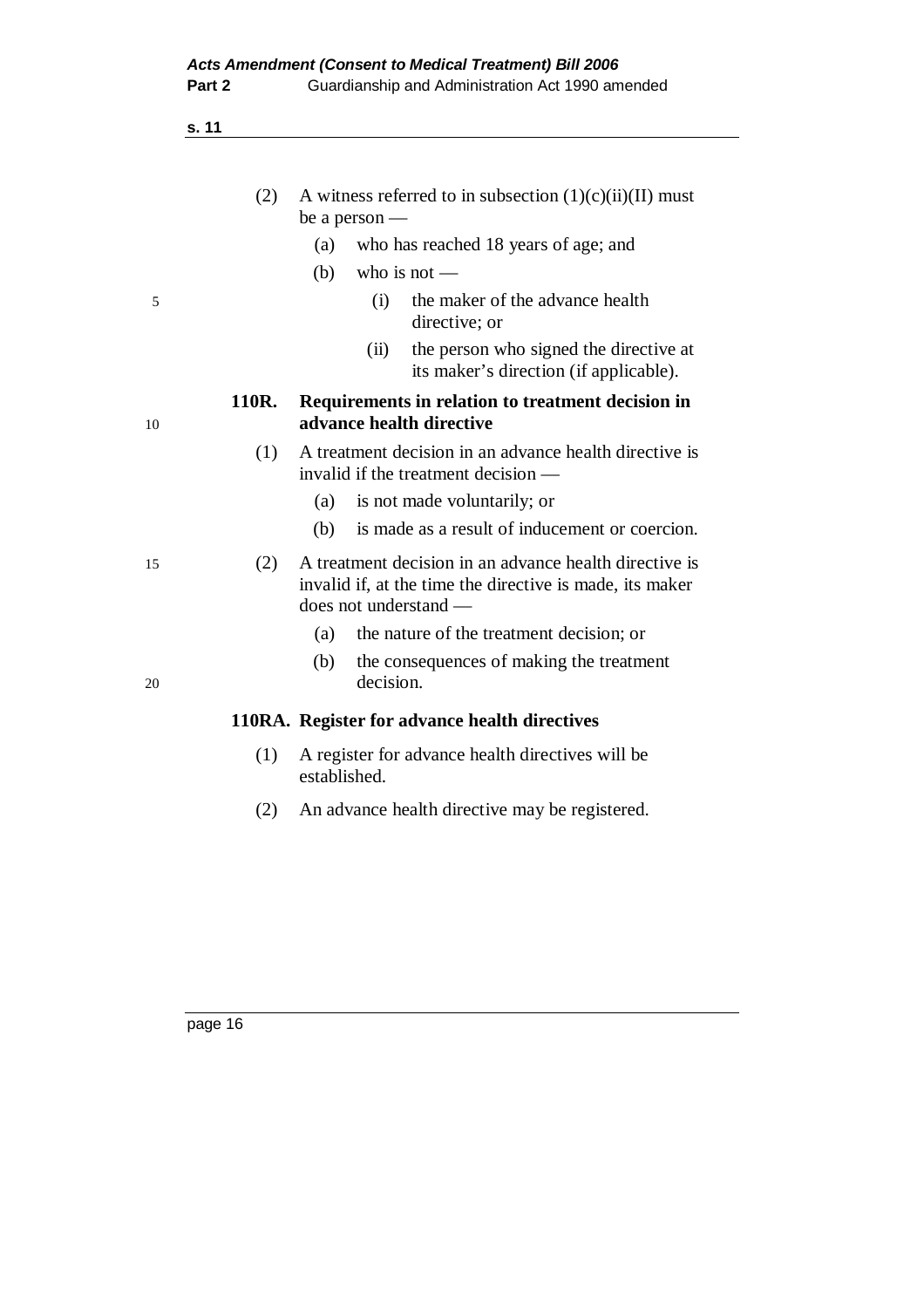|    |       | Division 2 — Operation of advance health directive                                                                                                                                                                                                                                                                      |
|----|-------|-------------------------------------------------------------------------------------------------------------------------------------------------------------------------------------------------------------------------------------------------------------------------------------------------------------------------|
|    | 110S. | <b>Operation generally</b>                                                                                                                                                                                                                                                                                              |
| 5  | (1)   | A treatment decision in an advance health directive<br>operates in respect of the treatment to which it<br>applies $-$                                                                                                                                                                                                  |
|    |       | at any time the maker of the directive is unable<br>(a)<br>to make reasonable judgments in respect of that<br>treatment; and                                                                                                                                                                                            |
|    |       | as if $-$<br>(b)                                                                                                                                                                                                                                                                                                        |
| 10 |       | (i)<br>the treatment decision had been made<br>by the maker at that time; and                                                                                                                                                                                                                                           |
|    |       | (ii)<br>the maker were of full legal capacity.                                                                                                                                                                                                                                                                          |
| 15 | (2)   | Subject to subsection $(3)$ , a treatment decision in an<br>advance health directive operates only in the<br>circumstances specified in the directive.                                                                                                                                                                  |
|    | (3)   | Subject to subsection (4), a treatment decision in an<br>advance health directive does not operate if<br>circumstances exist or have arisen that —                                                                                                                                                                      |
| 20 |       | (a)<br>the maker of the directive did not anticipate at<br>the time of making the directive; and                                                                                                                                                                                                                        |
|    |       | (b)<br>would have caused the maker to change his or<br>her mind about the treatment decision.                                                                                                                                                                                                                           |
| 25 | (4)   | In determining whether or not subsection $(3)$ applies in<br>relation to a treatment decision that is in an advance<br>health directive made more than 10 years before the<br>time at which the treatment decision would otherwise<br>operate, the matters that must be taken into account<br>include the following $-$ |
| 30 |       | the maker's age at the time of the directive was<br>(a)<br>made and at the time the treatment decision<br>would otherwise operate;                                                                                                                                                                                      |
|    |       | (b)<br>the period that has elapsed between those times;                                                                                                                                                                                                                                                                 |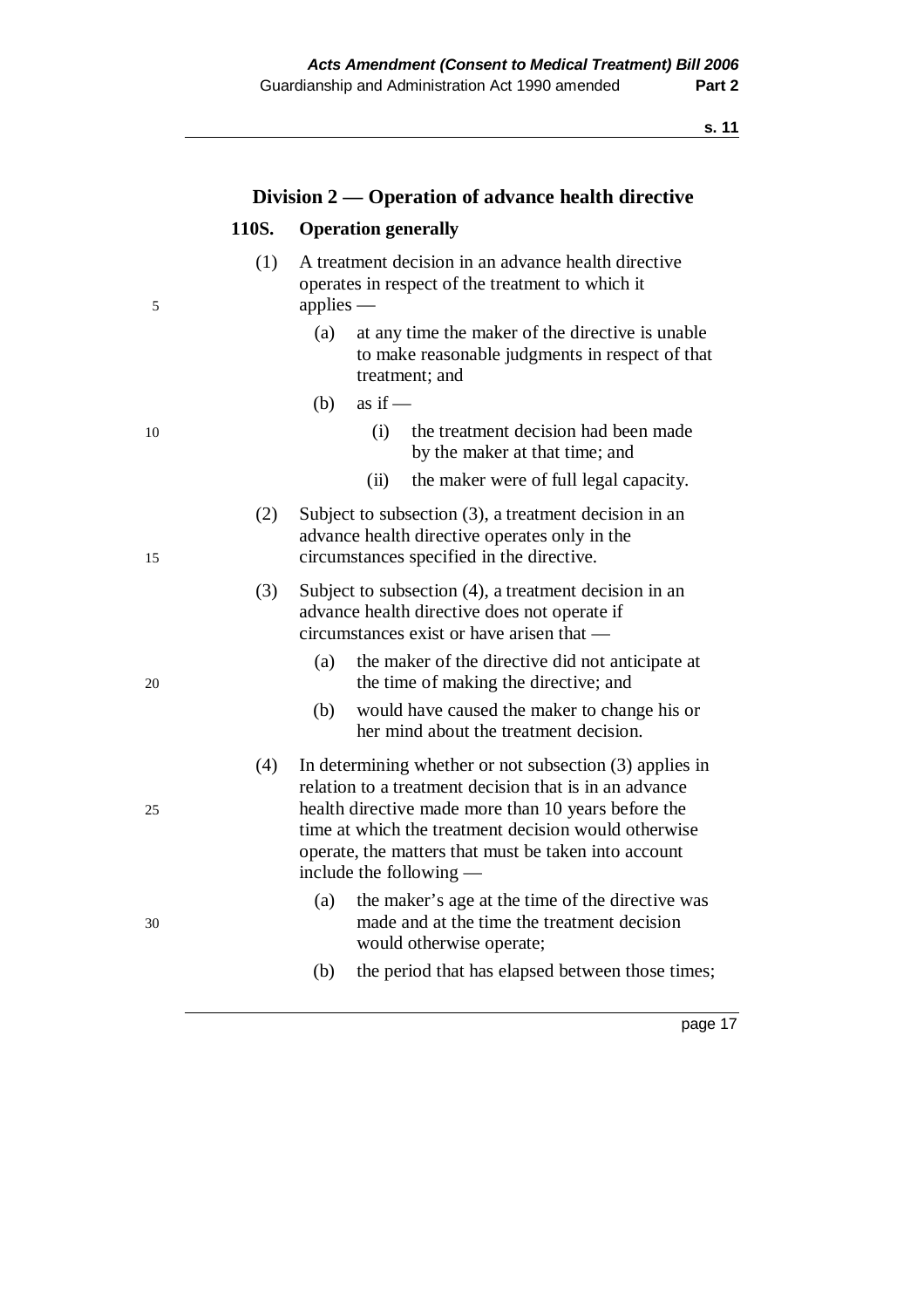| v |
|---|
|---|

| 5  |       | (c)        | whether the maker reviewed the treatment<br>decision at any time during that period and, if<br>so, the period that has elapsed between the time<br>of the last such review and the time at which<br>the treatment decision would otherwise operate; |
|----|-------|------------|-----------------------------------------------------------------------------------------------------------------------------------------------------------------------------------------------------------------------------------------------------|
|    |       | (d)        | the nature of the condition for which the maker<br>needs treatment, the nature of that treatment<br>and the consequences of providing and not<br>providing that treatment.                                                                          |
| 10 | (5)   | to do so.  | Subsection (4) does not prevent a matter referred to<br>subsection $(4)(a)$ to $(d)$ being taken into account in<br>determining whether or not subsection (3) applies in<br>relation to any other treatment decision if it is relevant              |
| 15 | (6)   | directive. | Subject to section 110T, a treatment decision in an<br>advance health directive is taken to have been revoked<br>if the maker of the directive has changed his or her<br>mind about the treatment decision since making the                         |
| 20 | 110T. |            | Effect of subsequent enduring power of<br>guardianship                                                                                                                                                                                              |
|    |       |            | For the purposes of this $Act$ —                                                                                                                                                                                                                    |
|    |       | (a)        | a treatment decision in an advance health<br>directive is not taken to have been revoked; and                                                                                                                                                       |
| 25 |       | (b)        | the maker of the directive is not taken to have<br>changed his or her mind about the treatment<br>decision since making the directive,                                                                                                              |
| 30 |       | matter).   | merely because the maker subsequently makes an<br>enduring power of guardianship (whether about the<br>same matter as the treatment decision or a different                                                                                         |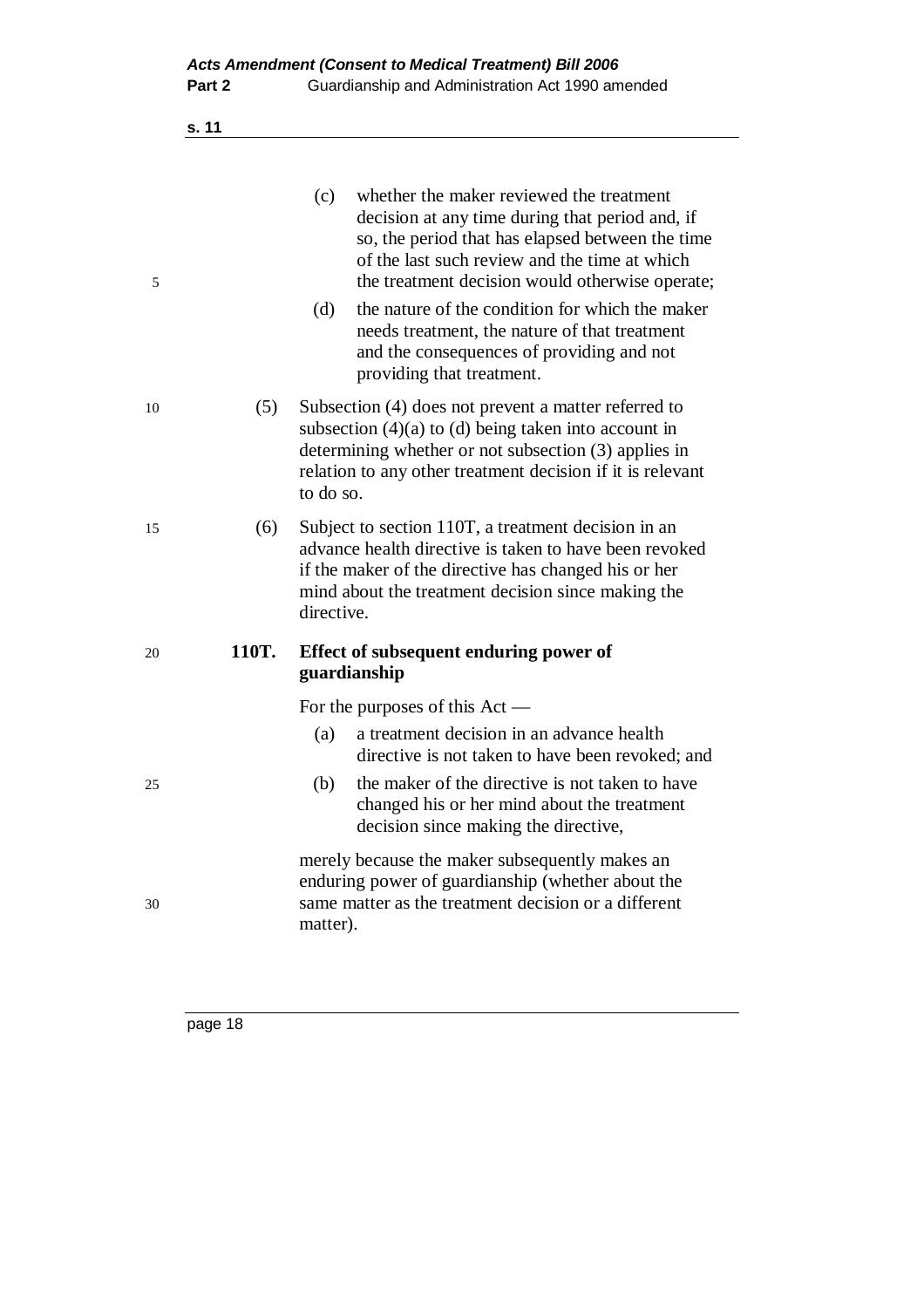## **110U. Priority of treatment decision in advance health directive**

 The priority to be given to a treatment decision in an advance health directive is determined in accordance 5 with section 110ZJ.

## **Division 3 — Jurisdiction of State Administrative Tribunal**

#### **110V. Who may apply**

 A person who, in the opinion of the State 10 Administrative Tribunal, has a proper interest in the matter may apply to the Tribunal for a decision under this Division.

#### **110W. Declaration about validity of directive or treatment decision**

- 15 (1) The State Administrative Tribunal may declare that
	- (a) an advance health directive; or
	- (b) a treatment decision in an advance health directive,

is valid or invalid.

20 (2) A declaration made under subsection (1) has effect according to its terms.

#### **110X. Declaration of incapacity of maker**

- (1) The State Administrative Tribunal may declare that the maker of an advance health directive is unable to make 25 reasonable judgments in respect of the treatment to which a treatment decision in the directive applies.
	- (2) A declaration made under subsection (1) has effect according to its terms.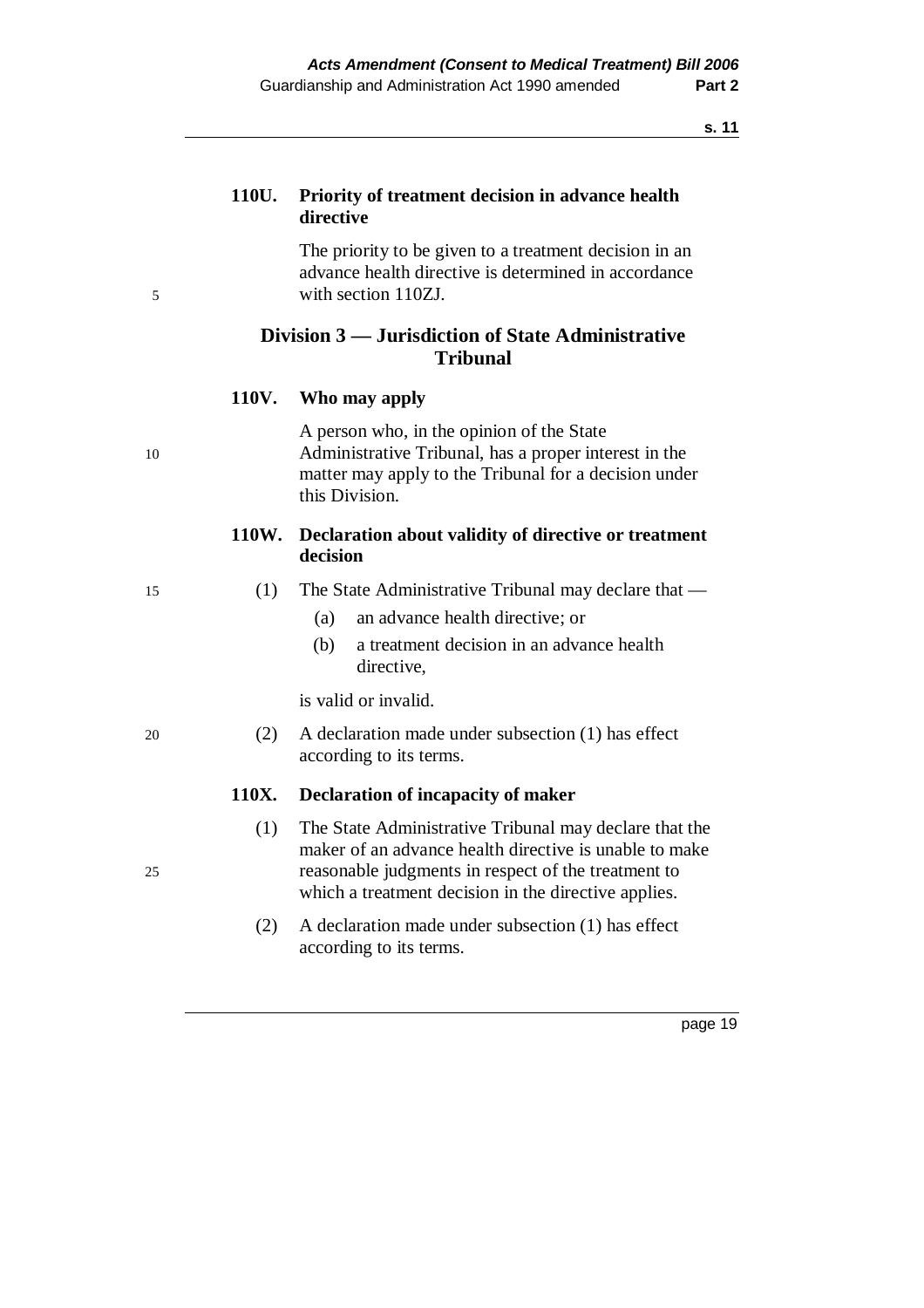| The Tribunal may revoke a declaration made under |
|--------------------------------------------------|
| subsection $(1)$ .                               |

#### **110Y. Directions as to construction of terms etc.**

 The State Administrative Tribunal may give directions 5 as to matters connected with —

- (a) the giving of effect to a treatment decision in an advance health directive; or
- (b) the construction of the terms of an advance health directive.

#### 10 **110Z. Declaration that treatment decision has been revoked**

- (1) The State Administrative Tribunal may declare that a treatment decision in an advance health directive is taken to have been revoked under section 110S(6).
- 15 (2) A declaration made under subsection (1) has effect according to its terms.
	- (3) The Tribunal may revoke a declaration made under subsection  $(1)$ .

#### **110ZA. Recognition of instrument created in another**  20 **jurisdiction**

- (1) The State Administrative Tribunal may make an order recognising an instrument created under a law of another jurisdiction as an advance health directive made under this Part if satisfied the instrument 25 corresponds sufficiently, in form and effect, to an advance health directive made under this Part.
	- (2) The Tribunal may revoke an order made under subsection  $(1)$ .
-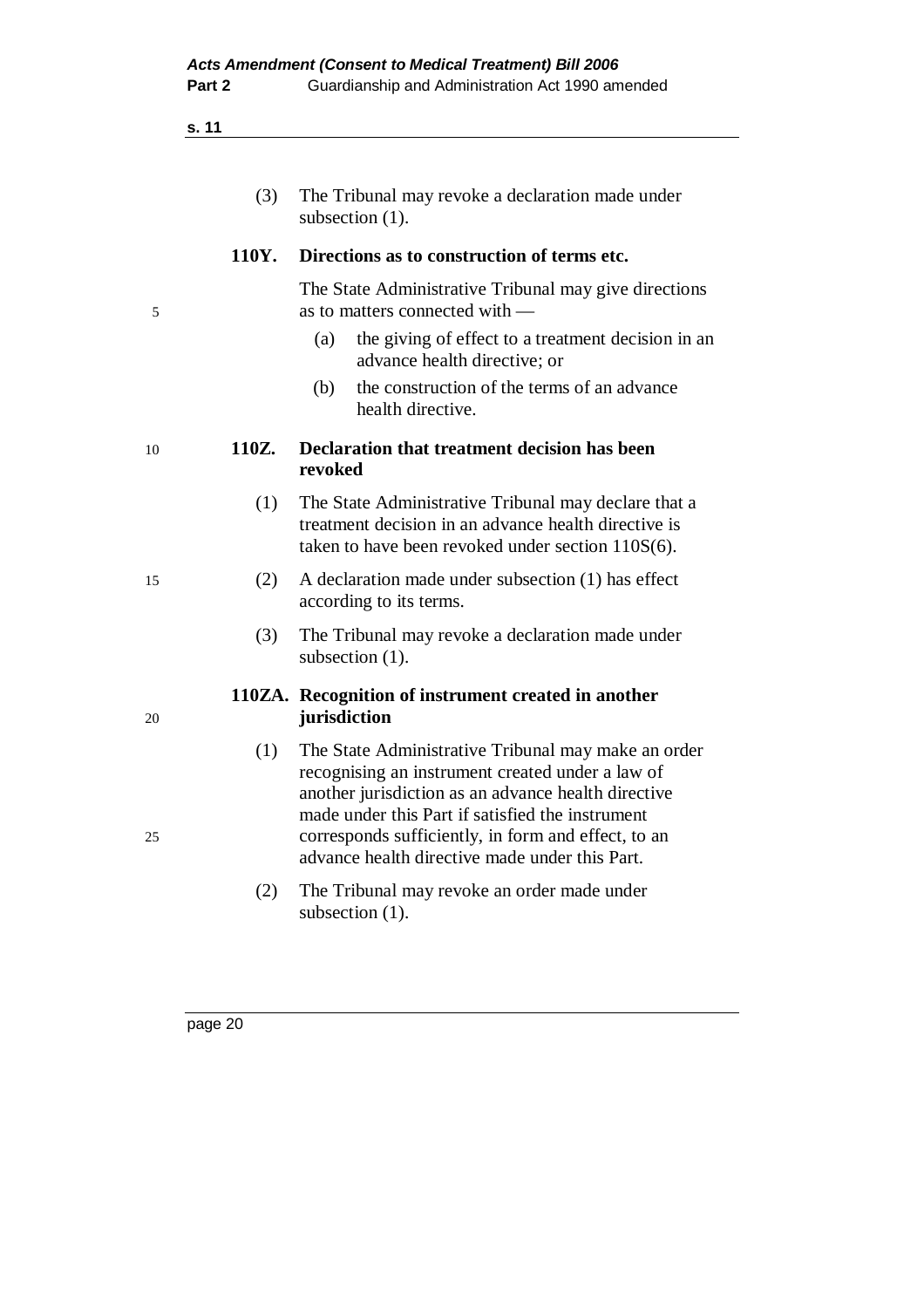|    |     | Division 4 — Treatment decisions under common law                                                                                                                                                                                                          |
|----|-----|------------------------------------------------------------------------------------------------------------------------------------------------------------------------------------------------------------------------------------------------------------|
|    |     | 110ZB. Common law preserved                                                                                                                                                                                                                                |
| 5  |     | This Part does not affect the common law relating to a<br>person's entitlement to make treatment decisions in<br>respect of the person's future treatment.                                                                                                 |
|    |     | Part 9C — Persons responsible for patients                                                                                                                                                                                                                 |
|    |     | Division 1 — Preliminary matters                                                                                                                                                                                                                           |
|    |     | 110ZC. Terms used in this Part                                                                                                                                                                                                                             |
|    |     | In this Part $-$                                                                                                                                                                                                                                           |
| 10 |     | "advance health directive" includes a directive given<br>by a person under the common law containing<br>treatment decisions in respect of the person's<br>future treatment;                                                                                |
|    |     | "patient" means a person who needs treatment.                                                                                                                                                                                                              |
| 15 |     | Division $2$ — Treatment decisions by persons<br>responsible for patients                                                                                                                                                                                  |
|    |     | 110ZD. Circumstances in which person responsible may<br>make treatment decision                                                                                                                                                                            |
| 20 | (1) | If a patient is unable to make reasonable judgments in<br>respect of any treatment proposed to be provided to the<br>patient, the person responsible for the patient under<br>subsection (2) may make a treatment decision in<br>respect of the treatment. |
| 25 | (2) | The person responsible for the patient is the first in<br>order of the persons listed in subsection $(3)$ who —                                                                                                                                            |
|    |     | is of full legal capacity; and<br>(a)                                                                                                                                                                                                                      |
|    |     | (b)<br>is reasonably available; and                                                                                                                                                                                                                        |
|    |     | (c)<br>is willing to make a treatment decision in<br>respect of the treatment.                                                                                                                                                                             |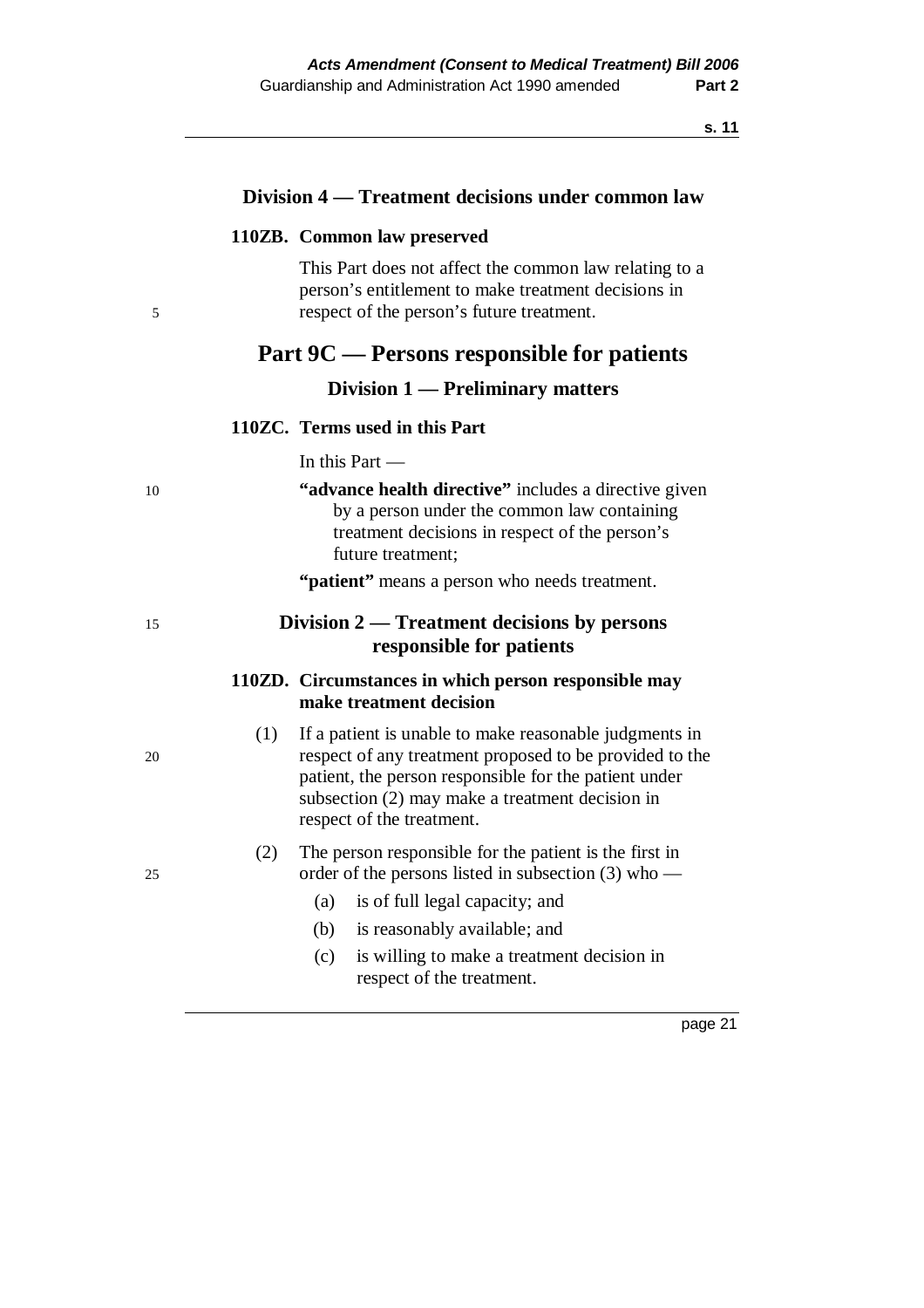| .,<br>۰. |
|----------|
|----------|

| the patient's spouse or de facto partner if that                                                                            |
|-----------------------------------------------------------------------------------------------------------------------------|
|                                                                                                                             |
| has reached 18 years of age; and                                                                                            |
|                                                                                                                             |
| the patient's nearest relative who maintains a<br>close personal relationship with the patient;                             |
|                                                                                                                             |
| has reached 18 years of age; and                                                                                            |
| is the primary provider of care and<br>support (including emotional support) to<br>the patient, but is not remunerated for  |
|                                                                                                                             |
| has reached 18 years of age; and                                                                                            |
| maintains a close personal relationship                                                                                     |
| For subsection $(3)(b)$ , the patient's nearest relative is<br>the first in order of priority of the following relatives of |
|                                                                                                                             |
|                                                                                                                             |
|                                                                                                                             |
|                                                                                                                             |
| For subsection $(3)(b)$ and $(d)(ii)$ , a person maintains a<br>close personal relationship with the patient only if the    |
| has frequent contact of a personal (as opposed<br>to a business or professional) nature with the                            |
| takes a genuine interest in the patient's welfare.                                                                          |
|                                                                                                                             |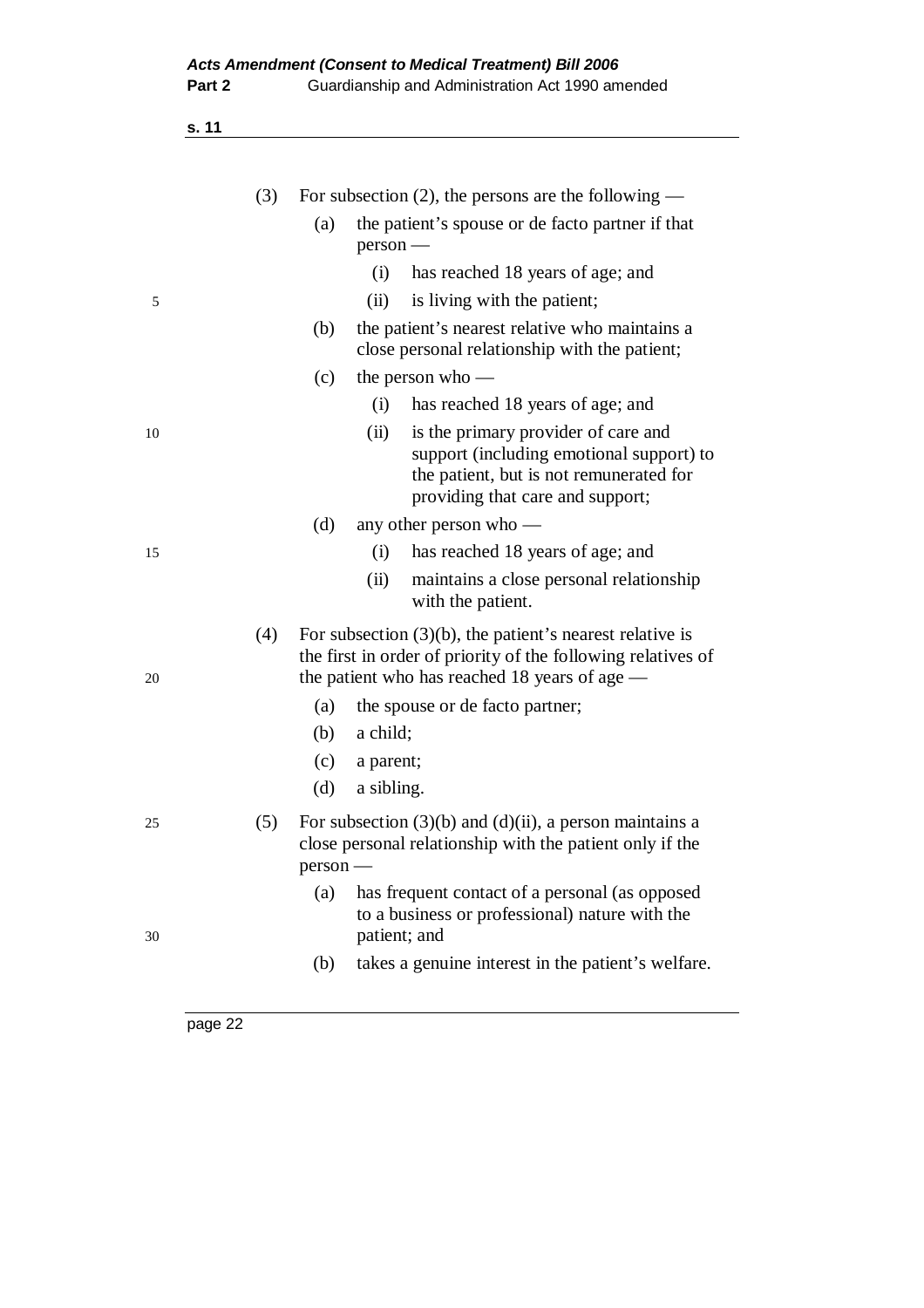| 5  | (6) | For subsection $(3)(c)(ii)$ , a person is not remunerated<br>for providing care and support to the patient although<br>the person receives a carer payment or other benefit<br>from the Commonwealth or a State or Territory for<br>providing home care for the patient. |  |
|----|-----|--------------------------------------------------------------------------------------------------------------------------------------------------------------------------------------------------------------------------------------------------------------------------|--|
|    | (7) | The person responsible for the patient cannot consent<br>to the sterilisation of the patient.                                                                                                                                                                            |  |
|    | (8) | A treatment decision made by the person responsible<br>for the patient has effect as if —                                                                                                                                                                                |  |
| 10 |     | the treatment decision had been made by the<br>(a)<br>patient; and                                                                                                                                                                                                       |  |
|    |     | (b)<br>the patient were of full legal capacity.                                                                                                                                                                                                                          |  |
|    |     | 110ZE. Priority of treatment decision of person responsible                                                                                                                                                                                                              |  |
| 15 |     | The priority to be given to a treatment decision of a<br>person responsible for a patient under section 110ZD is<br>determined in accordance with section 110ZJ.                                                                                                         |  |
|    |     | Division 3 — Jurisdiction of State Administrative<br><b>Tribunal</b>                                                                                                                                                                                                     |  |
|    |     | 110ZF. Who may apply                                                                                                                                                                                                                                                     |  |
| 20 |     | A person who, in the opinion of the State<br>Administrative Tribunal, has a proper interest in the<br>matter may apply to the Tribunal for a decision under<br>this Division.                                                                                            |  |
| 25 |     | 110ZG. Declaration that person responsible may make<br>treatment decision                                                                                                                                                                                                |  |
|    | (1) | The State Administrative Tribunal may declare —<br>that a patient is unable to make reasonable<br>(a)                                                                                                                                                                    |  |

judgments in respect of the treatment proposed

to be provided to the patient; and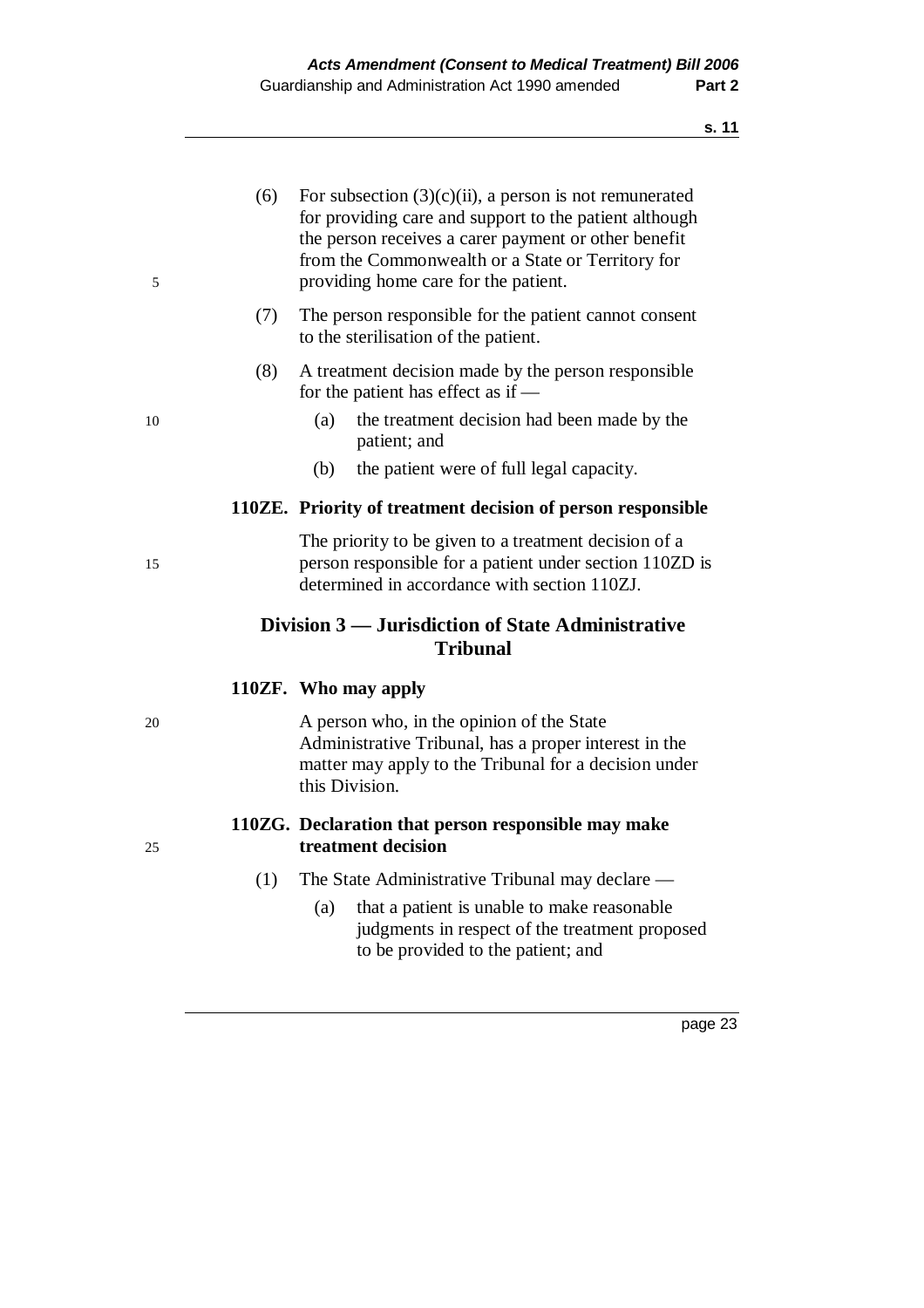|          | that the person identified in the declaration is<br>(b)<br>the person responsible for the patient under<br>section 110ZD.                                                   |
|----------|-----------------------------------------------------------------------------------------------------------------------------------------------------------------------------|
| (2)<br>5 | A declaration made under subsection (1) has effect<br>according to its terms.                                                                                               |
| (3)      | The Tribunal may revoke a declaration made under<br>subsection $(1)$ .                                                                                                      |
|          | Part 9D — Treatment decisions in relation to<br>patients under legal incapacity                                                                                             |
| 10       | 110ZH. Terms used in this Part                                                                                                                                              |
|          | In this Part —                                                                                                                                                              |
| 15       | "advance health directive" includes a directive given<br>by a person under the common law containing<br>treatment decisions in respect of the person's<br>future treatment: |
|          | "health professional" has the meaning given to that<br>term in the Civil Liability Act 2002 section 5PA;                                                                    |
|          | "patient" means a person who needs treatment;                                                                                                                               |
| 20       | "urgent treatment" means treatment urgently needed<br>by a patient $-$                                                                                                      |
|          | to save the patient's life; or<br>(a)                                                                                                                                       |
|          | (b)<br>to prevent serious damage to the patient's<br>health; or                                                                                                             |
| 25       | to prevent the patient from suffering or<br>(c)<br>continuing to suffer significant pain or<br>distress,                                                                    |
|          | but does not include the sterilisation of the patient.                                                                                                                      |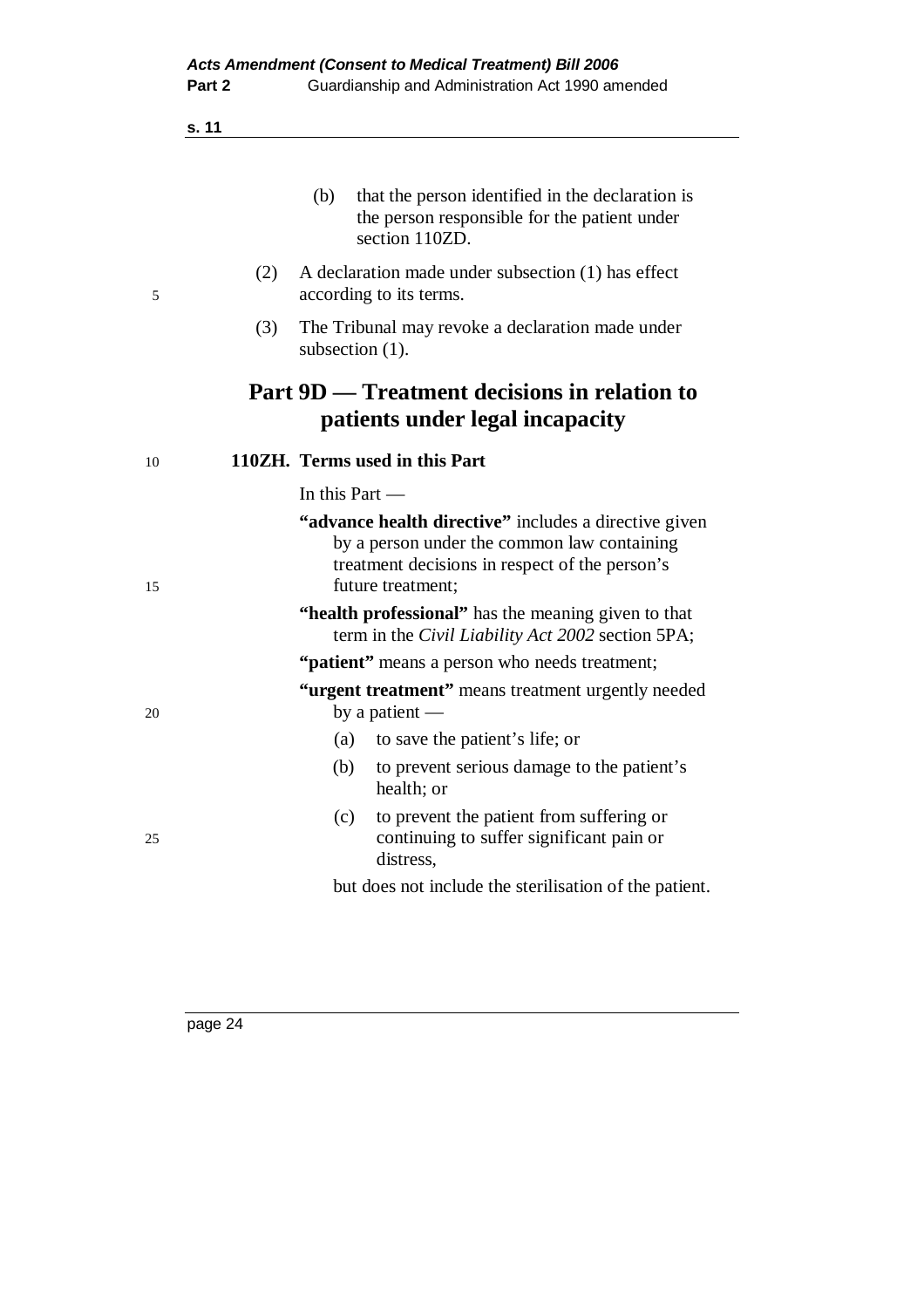|    | 110ZI. | <b>Urgent treatment generally</b>                                                                                                                                                                                                                                                 |
|----|--------|-----------------------------------------------------------------------------------------------------------------------------------------------------------------------------------------------------------------------------------------------------------------------------------|
|    | (1)    | Subsection $(2)$ applies if —                                                                                                                                                                                                                                                     |
|    |        | (a)<br>a patient needs urgent treatment; and                                                                                                                                                                                                                                      |
| 5  |        | (b)<br>the patient is unable to make reasonable<br>judgments in respect of the treatment; and                                                                                                                                                                                     |
| 10 |        | it is not practicable for the health professional<br>(c)<br>who proposes to provide the treatment to<br>determine whether or not the patient has made<br>an advance health directive containing a<br>treatment decision that is inconsistent with<br>providing the treatment; and |
| 15 |        | (d)<br>it is not practicable for the health professional<br>to obtain a treatment decision in respect of the<br>treatment from the patient's guardian or<br>enduring guardian or the person responsible for<br>the patient under section 110ZD.                                   |
|    | (2)    | The health professional may provide the treatment to<br>the patient in the absence of a treatment decision in<br>relation to the patient.                                                                                                                                         |
| 20 |        | 110ZIA. Urgent treatment after attempted suicide                                                                                                                                                                                                                                  |
|    | (1)    | Subsection $(2)$ applies if —                                                                                                                                                                                                                                                     |
|    |        | (a)<br>a patient needs urgent treatment; and                                                                                                                                                                                                                                      |
|    |        | (b)<br>the patient is unable to make reasonable<br>judgments in respect of the treatment; and                                                                                                                                                                                     |
| 25 |        | the health professional who proposes to provide<br>(c)<br>the treatment reasonably suspects that the<br>patient has attempted to commit suicide and                                                                                                                               |

needs the treatment as a consequence.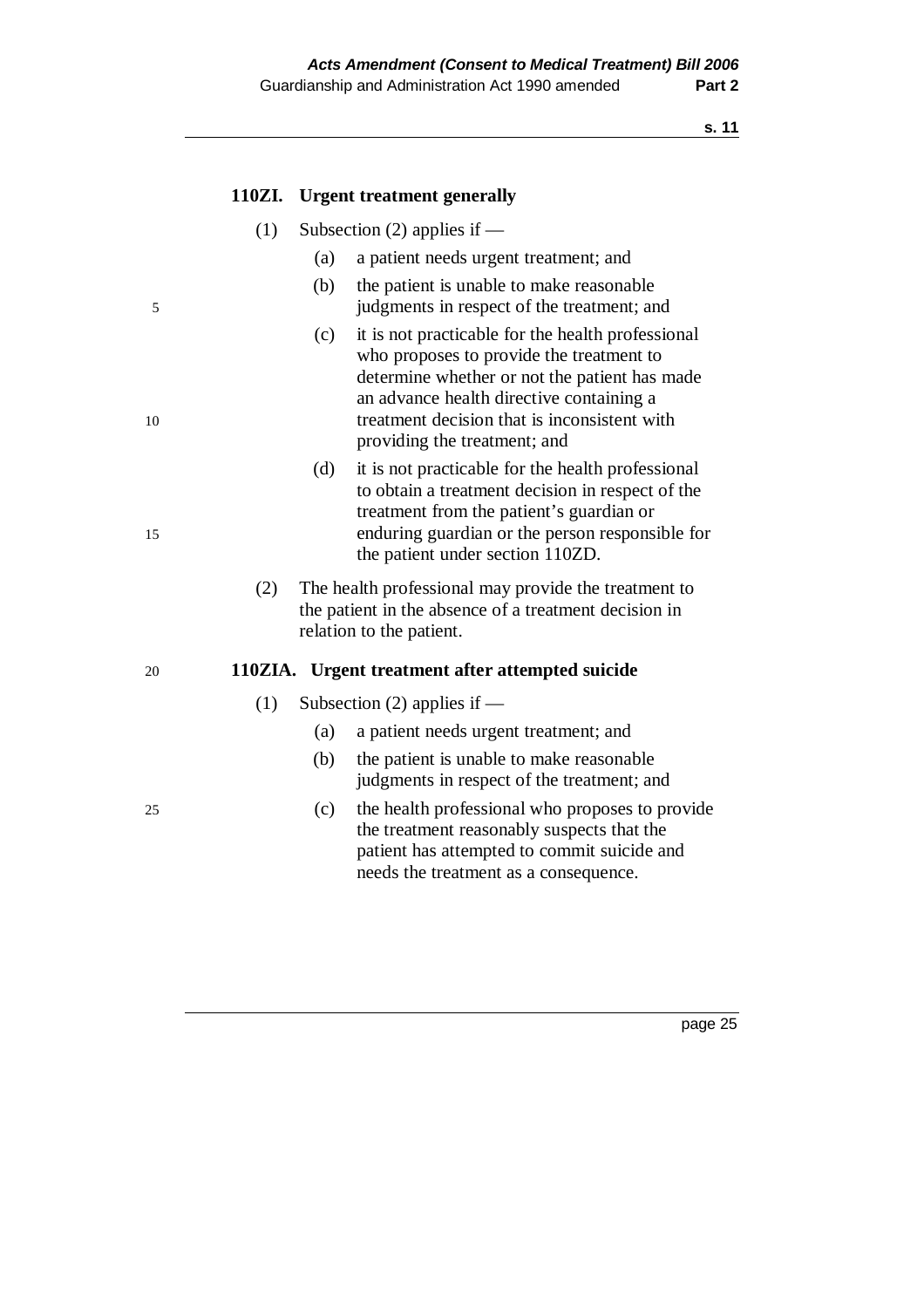| .,<br>۰. |
|----------|
|----------|

|    | (2) | The health professional may provide the treatment to<br>the patient despite —                                                                                                                                                                   |
|----|-----|-------------------------------------------------------------------------------------------------------------------------------------------------------------------------------------------------------------------------------------------------|
| 5  |     | (a)<br>that the patient has made an advance health<br>directive containing a treatment decision that is<br>inconsistent with providing the treatment; or                                                                                        |
|    |     | that the patient's guardian or enduring guardian<br>(b)<br>or the person responsible for the patient under<br>section 110ZD has made such a treatment<br>decision in relation to the patient.                                                   |
| 10 |     | 110ZJ. Order of priority of persons who may make<br>treatment decision in relation to patient                                                                                                                                                   |
| 15 | (1) | Subject to section 110ZI, this section applies if a<br>patient is unable to make reasonable judgments in<br>respect of any treatment proposed to be provided to the<br>patient.                                                                 |
| 20 | (2) | If the patient has made an advance health directive<br>containing a treatment decision in respect of the<br>treatment, whether or not the treatment is provided to<br>the patient must be decided in accordance with the<br>treatment decision. |
|    | (3) | $If$ —                                                                                                                                                                                                                                          |
|    |     | subsection (2) does not apply; and<br>(a)                                                                                                                                                                                                       |
|    |     | (b)<br>the patient has an enduring guardian who $-$                                                                                                                                                                                             |
| 25 |     | is authorised to make a treatment<br>(i)<br>decision in respect of the treatment; and                                                                                                                                                           |
|    |     | (ii)<br>is reasonably available; and                                                                                                                                                                                                            |
|    |     | (iii)<br>is willing to make a treatment decision<br>in respect of the treatment,                                                                                                                                                                |
| 30 |     | whether or not the treatment is provided to the patient<br>must be decided by the enduring guardian.                                                                                                                                            |
|    |     |                                                                                                                                                                                                                                                 |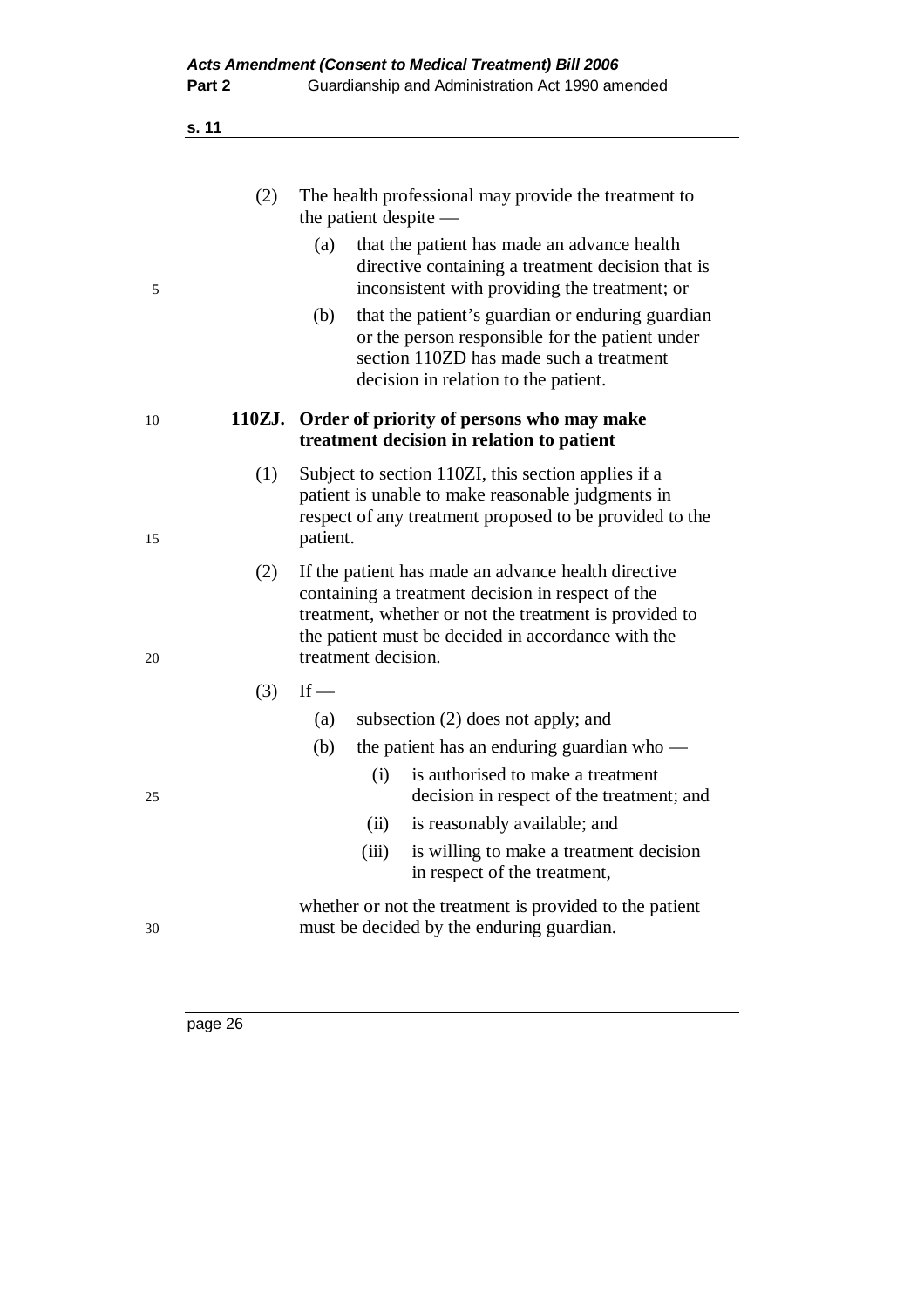|    | (4) | $If$ —                                                                                                                            |  |
|----|-----|-----------------------------------------------------------------------------------------------------------------------------------|--|
|    |     | (a)<br>subsections $(2)$ and $(3)$ do not apply; and                                                                              |  |
|    |     | (b)<br>the patient has a guardian who $-$                                                                                         |  |
| 5  |     | is authorised to make a treatment<br>(i)<br>decision in respect of the treatment; and                                             |  |
|    |     | (ii)<br>is reasonably available; and                                                                                              |  |
|    |     | (iii)<br>is willing to make a treatment decision<br>in respect of the treatment,                                                  |  |
| 10 |     | whether or not the treatment is provided to the patient<br>must be decided by the guardian.                                       |  |
|    | (5) | $If$ —                                                                                                                            |  |
|    |     | subsections $(2)$ to $(4)$ do not apply; and<br>(a)                                                                               |  |
|    |     | there is a person responsible for the patient<br>(b)<br>under section 110ZD,                                                      |  |
| 15 |     | whether or not the treatment is provided to the patient                                                                           |  |
|    |     | must be decided by the person responsible.                                                                                        |  |
|    |     | 110ZK. Reliance by health professional on treatment<br>decision                                                                   |  |
|    | (1) | In this section $-$                                                                                                               |  |
| 20 |     | "take treatment action" means -                                                                                                   |  |
|    |     | (a)<br>to commence or continue any treatment of a<br>patient; or                                                                  |  |
|    |     | (b)<br>to not commence or to discontinue any<br>treatment of a patient.                                                           |  |
| 25 | (2) | If a health professional —                                                                                                        |  |
|    |     | (a)<br>takes treatment action -                                                                                                   |  |
|    |     | reasonably believing that the patient is<br>(i)<br>unable to make reasonable judgments in<br>respect of the treatment action; and |  |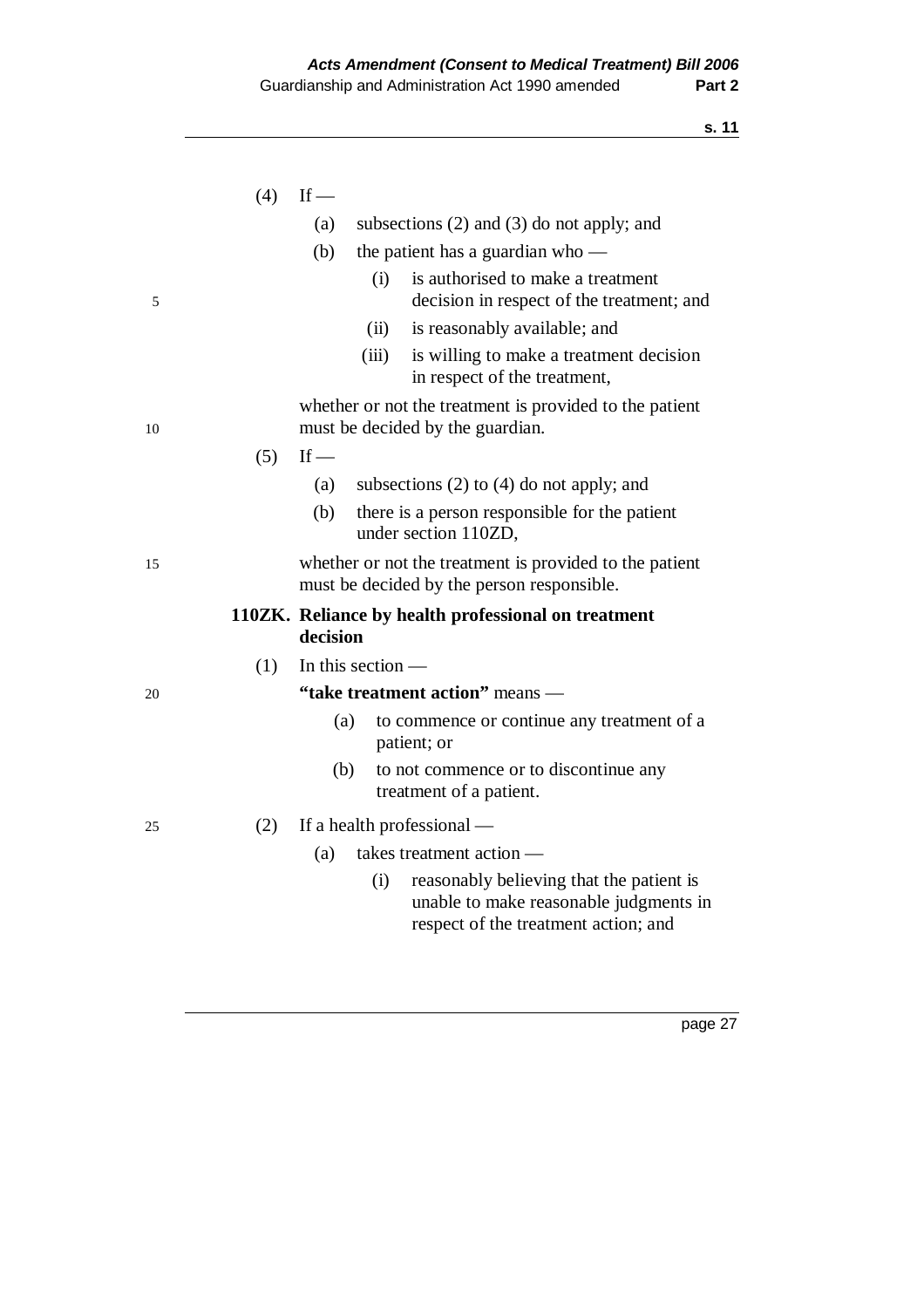|    |     |     | (ii) |                                  | relying in good faith on what is<br>purportedly a treatment decision —                                                                                                                                       |
|----|-----|-----|------|----------------------------------|--------------------------------------------------------------------------------------------------------------------------------------------------------------------------------------------------------------|
|    |     |     |      | (I)                              | in an advance health directive<br>made by the patient; or                                                                                                                                                    |
| 5  |     |     |      | (II)                             | made by the patient's guardian<br>or enduring guardian or the<br>person responsible for the<br>patient under section 110ZD;                                                                                  |
|    |     |     | or   |                                  |                                                                                                                                                                                                              |
| 10 |     | (b) |      |                                  | takes treatment action —                                                                                                                                                                                     |
| 15 |     |     | (i)  | decision; and                    | in circumstances where it is reasonable.<br>for the health professional to rely on<br>some other health professional having<br>ascertained whether the treatment action<br>is in accordance with a treatment |
| 20 |     |     | (ii) |                                  | reasonably assuming that some other<br>health professional has ascertained that<br>the treatment action is in accordance<br>with a treatment decision,                                                       |
|    |     |     |      | decision that has effect as if — | the health professional is taken for all purposes to take<br>the treatment action in accordance with a treatment                                                                                             |
|    |     | (c) |      |                                  | it had been made by the patient; and                                                                                                                                                                         |
| 25 |     | (d) |      |                                  | the patient were of full legal capacity.                                                                                                                                                                     |
|    | (3) |     |      | in subsection $(2)(a)$ even if — | Subsection (2) applies in the circumstances described                                                                                                                                                        |
|    |     | (a) |      |                                  | the patient is in fact able to make reasonable<br>judgments in respect of the treatment action; or                                                                                                           |
| 30 |     | (b) | or   |                                  | what purports to be the advance health<br>directive, guardianship order or enduring power<br>of guardianship is invalid or has been revoked;                                                                 |
|    |     |     |      |                                  |                                                                                                                                                                                                              |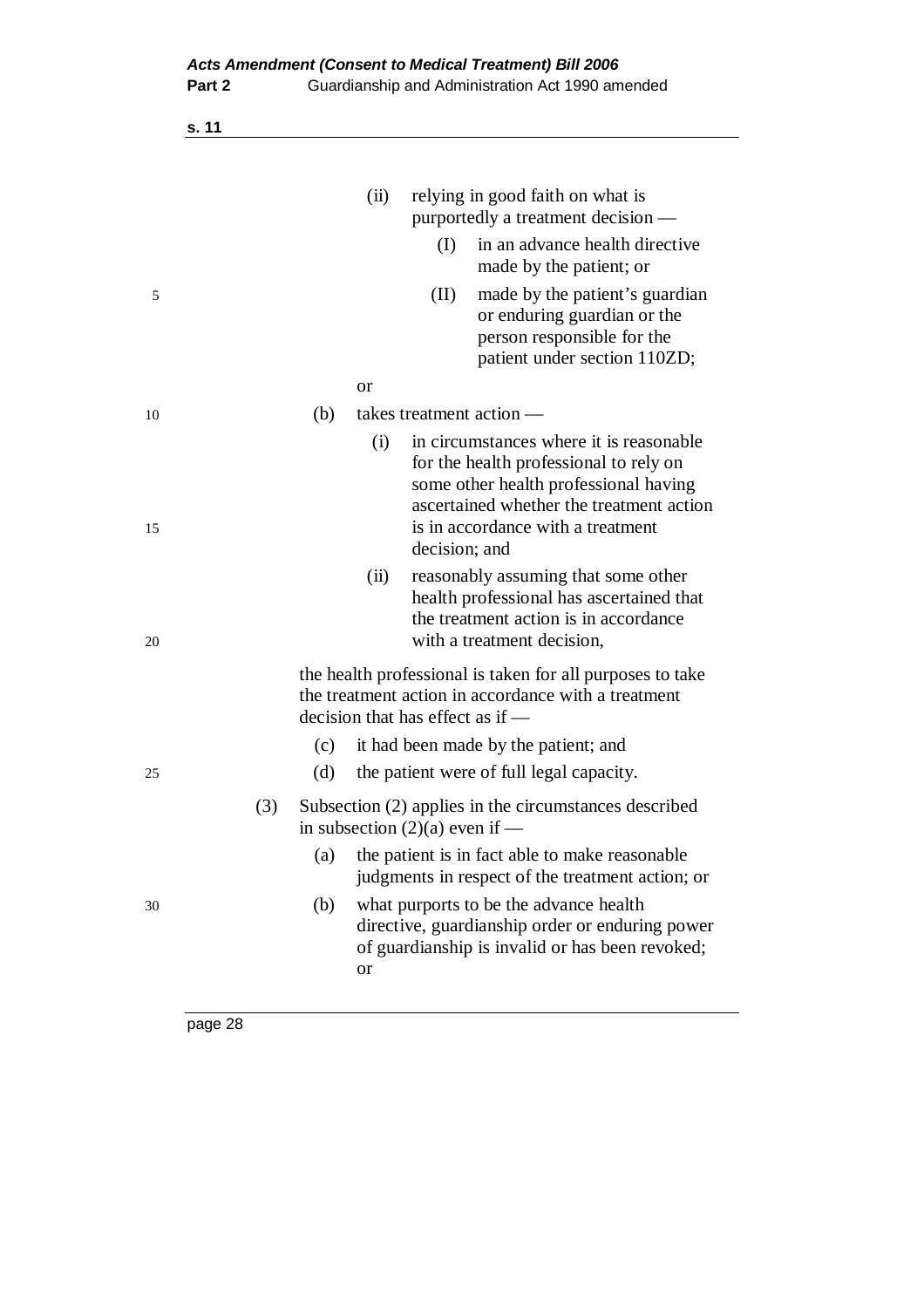|    | (c) | what purports to be the treatment decision in<br>the advance health directive is invalid or has<br>been revoked; or                                                                                                                                            |
|----|-----|----------------------------------------------------------------------------------------------------------------------------------------------------------------------------------------------------------------------------------------------------------------|
| 5  | (d) | the appointment of one or some of the persons<br>who made the treatment decision purportedly as<br>joint guardians or joint enduring guardians has<br>been revoked by the State Administrative<br>Tribunal under section $90(1)(c)(i)$ or<br>$110N(1)(b)$ ; or |
| 10 | (e) | the circumstances in which the treatment<br>decision in the advance health directive or the<br>guardianship order or enduring power of<br>guardianship may be acted on in fact do not<br>exist or have not arisen; or                                          |
| 15 | (f) | the advance health directive, guardianship order<br>or enduring power of guardianship in fact does<br>not authorise the making of the treatment<br>decision; or                                                                                                |
| 20 | (g) | the person who made the treatment decision<br>purportedly as the person responsible for the<br>patient under section 110ZD was not the person<br>responsible for the patient under that section; or                                                            |
| 25 | (h) | the person who made the treatment decision<br>purportedly as the person first in order of<br>priority under section 110ZJ was not the person<br>first in order of priority under that section.                                                                 |
|    |     | 110ZL. Validity of certain treatment decisions                                                                                                                                                                                                                 |
|    |     | If a health professional —                                                                                                                                                                                                                                     |
| 30 | (a) | commences or continues palliative care in<br>relation to a patient; or                                                                                                                                                                                         |
|    | (b) | does not commence or discontinues any<br>treatment of a patient,                                                                                                                                                                                               |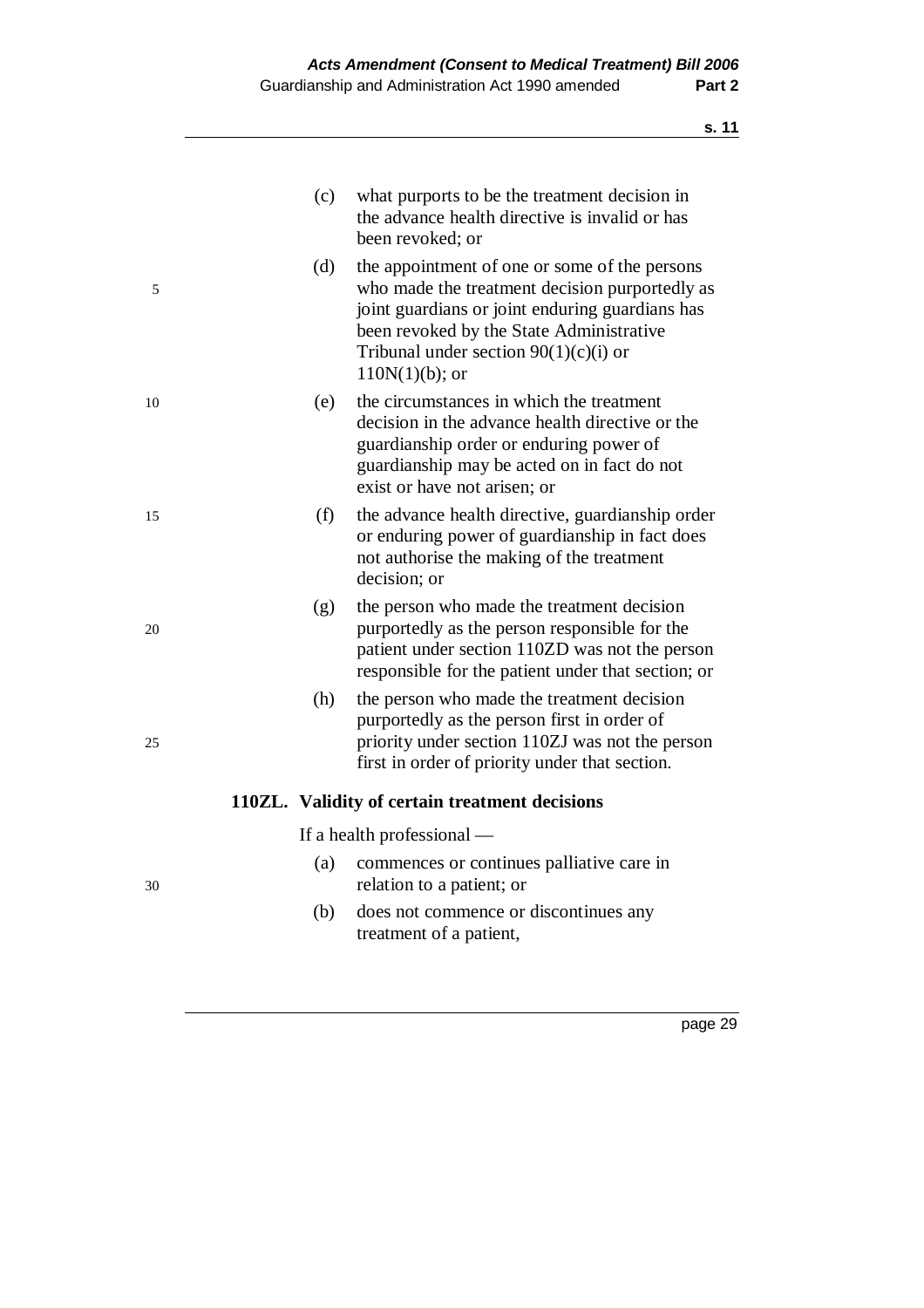in accordance with a treatment decision that is —

- (c) in an advance health directive made by the patient; or
- (d) made by the patient's guardian or enduring 5 guardian or the person responsible for the patient under section 110ZD,

 the health professional is taken for all purposes to have done so in accordance with a valid treatment decision, even if an effect of doing so is to hasten the death of 10 the patient.

".

## **12. Section 119 replaced**

 Section 119 is repealed and the following section is inserted instead —

## **119. Order of priority of enduring guardian and guardian for matters other than treatment decisions**

- (1) This section applies if a person is unable to make reasonable judgments in respect of a matter relating to 20 his or her person other than treatment proposed to be provided to the person.
	- (2) If the person has an enduring guardian who
		- (a) is authorised to make a decision in respect of the matter; and
- 25 (b) is reasonably available; and
	- (c) is willing to make a decision in respect of the matter,

 a decision in respect of the matter must be made by the enduring guardian.

page 30

 $15$  "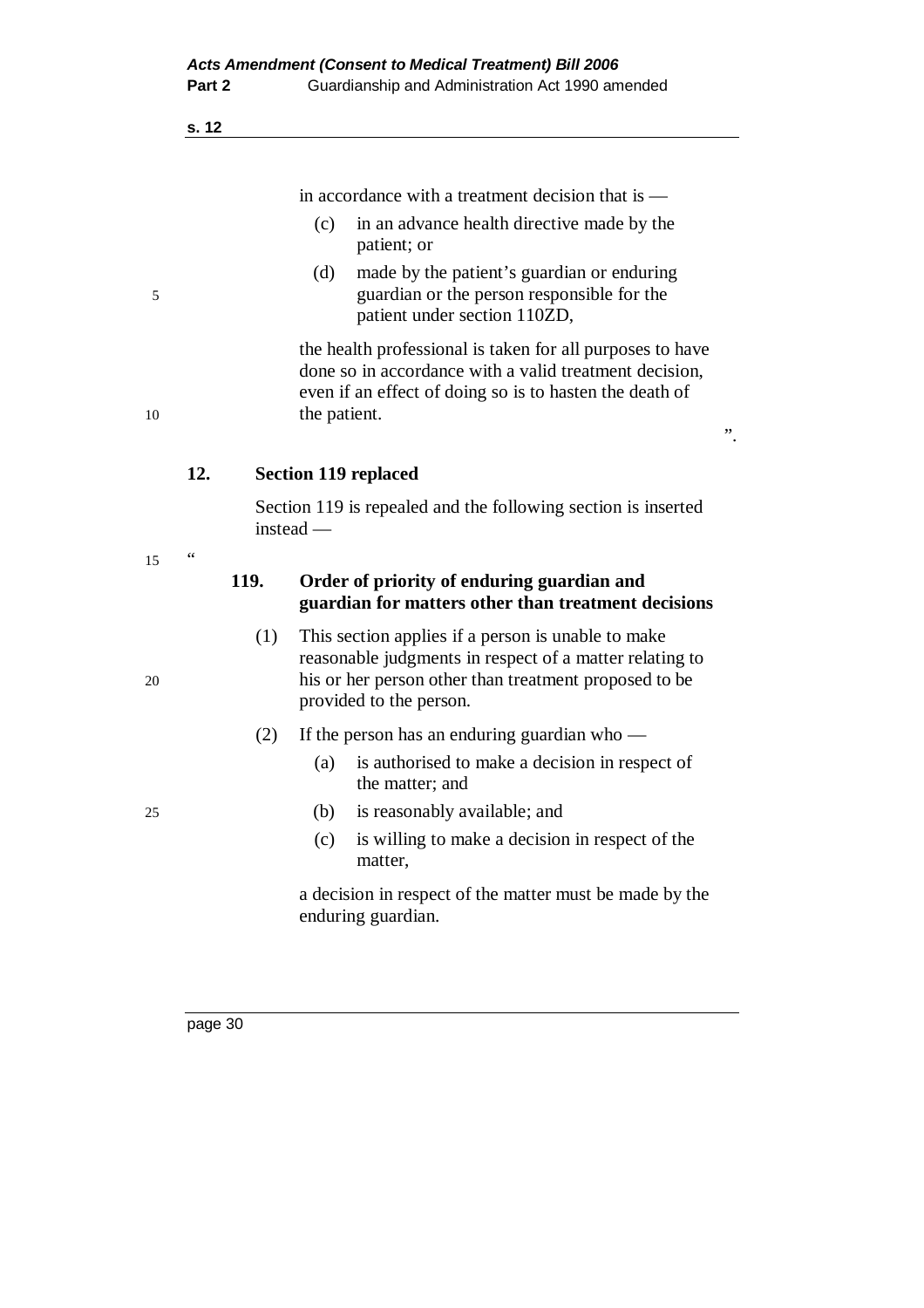|    |     | (3) | If —      |       |                                                                                                                                                                                            |              |
|----|-----|-----|-----------|-------|--------------------------------------------------------------------------------------------------------------------------------------------------------------------------------------------|--------------|
|    |     |     | (a)       |       | subsection $(2)$ does not apply; and                                                                                                                                                       |              |
|    |     |     | (b)       |       | the person has a guardian who $-$                                                                                                                                                          |              |
| 5  |     |     |           | (i)   | is authorised to make a decision in<br>respect of the matter; and                                                                                                                          |              |
|    |     |     |           | (i)   | is reasonably available; and                                                                                                                                                               |              |
|    |     |     |           | (iii) | is willing to make a decision in respect<br>of the matter,                                                                                                                                 |              |
| 10 |     |     | guardian. |       | a decision in respect of the matter must be made by the                                                                                                                                    | $, \, \cdot$ |
|    | 13. |     |           |       | <b>Review of the Guardianship and Administration Act 1990</b>                                                                                                                              |              |
| 15 | (1) |     |           |       | The Minister administering the Guardianship and<br><i>Administration Act 1990</i> is to carry out a review of the operation<br>and effectiveness of the provisions of the Guardianship and |              |

*Administration Act 1990* and the relevant sections of *The Criminal Code* as soon as practicable after the expiration of

(2) The Minister is to prepare a report based on the review made

House of Parliament within 4 years after the commencement of

3 years from the commencement of this Act.

- 
- 20 under subsection (1) and cause the report to be laid before each

this Act.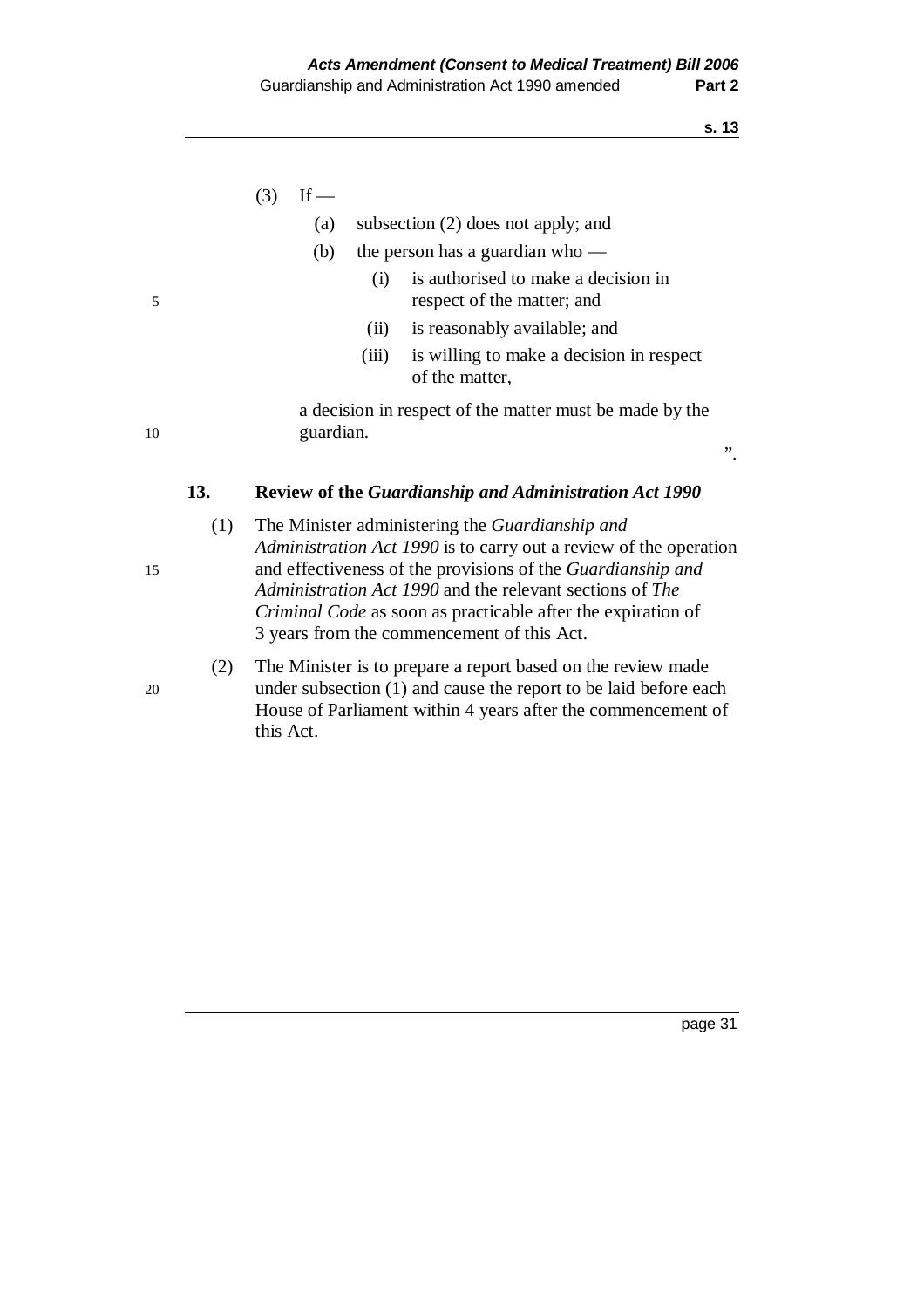# **Part 3 —** *Civil Liability Act 2002* **amended**

#### **14. The Act amended**

The amendments in this Part are to the *Civil Liability Act 2002*\*.

[\* *Reprint 1 as at 10 February 2006.*]

5 **15. Section 5PA amended** 

Section 5PA is amended as follows:

- (a) by deleting "includes" and inserting instead " means ":
- (b) by deleting paragraph (m) and inserting instead —

 $10 \hspace{1.5cm} \cdots$ 

 (m) any other person who practises a discipline or profession in the health area that involves the application of a body of learning.

".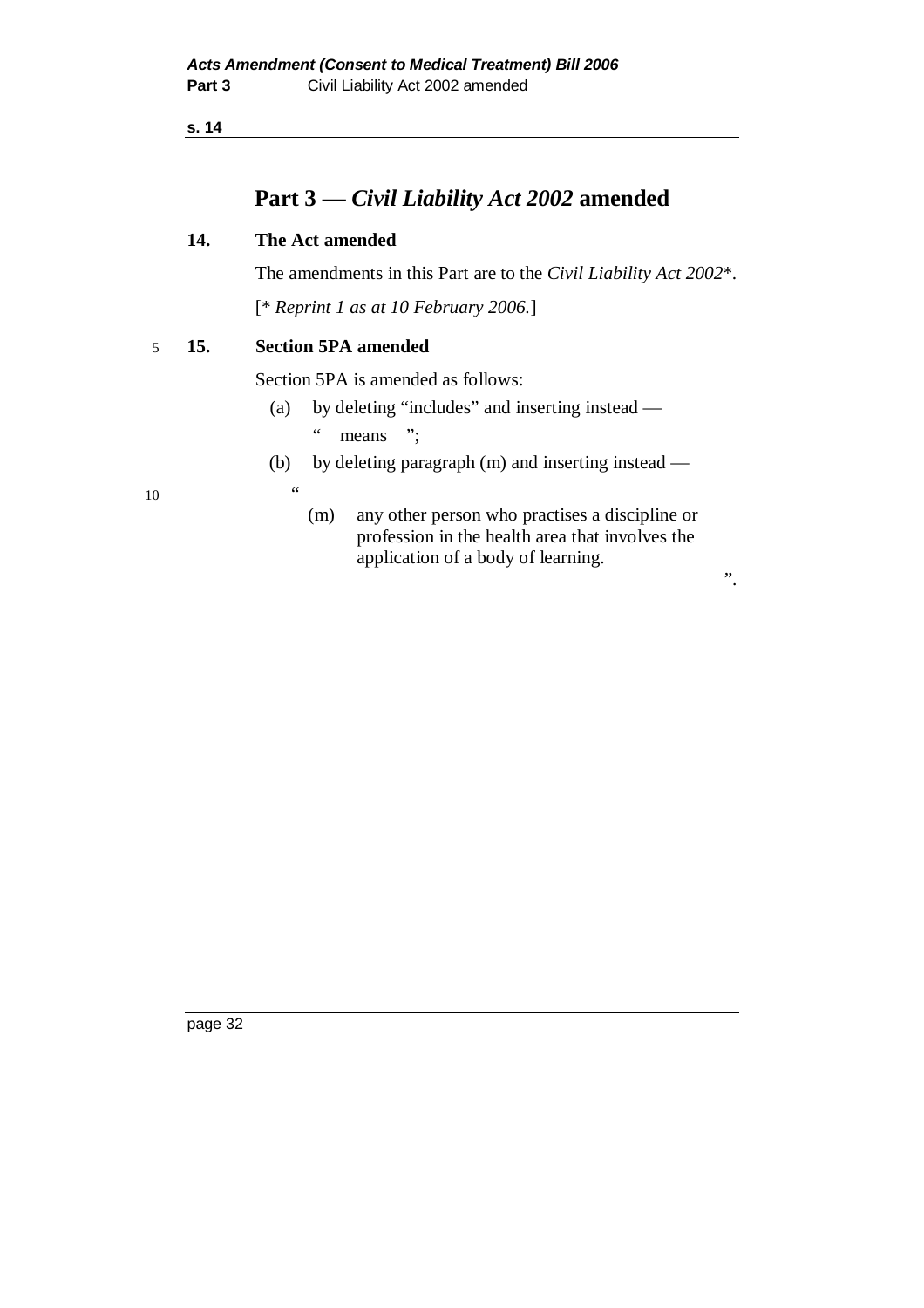| 5        |     | $[$ * Reprint 12 as at 1 June 2005 (see the Schedule to the<br>Criminal Code Act 1913 appearing as Appendix B to the<br>Criminal Code Act Compilation Act 1913).<br>For subsequent amendments see Western Australian<br>Legislation Information Tables for 2005, Table 1, p. 112 and<br>Acts Nos. 3 and 10 of 2006.]                                                                                    |
|----------|-----|---------------------------------------------------------------------------------------------------------------------------------------------------------------------------------------------------------------------------------------------------------------------------------------------------------------------------------------------------------------------------------------------------------|
| 10       | 17. | <b>Section 259 amended</b>                                                                                                                                                                                                                                                                                                                                                                              |
|          |     | Section 259 is amended as follows:                                                                                                                                                                                                                                                                                                                                                                      |
|          |     | by inserting before "A person" the subsection<br>(a)<br>designation " $(1)$ ";                                                                                                                                                                                                                                                                                                                          |
|          |     | by deleting "treatment —" and inserting instead —<br>(b)                                                                                                                                                                                                                                                                                                                                                |
| 15       |     | treatment (including palliative care) $-$ ";                                                                                                                                                                                                                                                                                                                                                            |
|          |     | at the end of the section by inserting —<br>(c)                                                                                                                                                                                                                                                                                                                                                         |
| 20<br>25 |     | (2)<br>A person is not criminally responsible for not<br>administering or ceasing to administer, in good faith<br>and with reasonable care and skill, surgical or medical<br>treatment (including palliative care) if not<br>administering or ceasing to administer the treatment is<br>reasonable, having regard to the patient's state at the<br>time and to all the circumstances of the case.<br>". |
|          | 18. | <b>Section 265 amended</b>                                                                                                                                                                                                                                                                                                                                                                              |
|          |     | Section 265 is amended by inserting after "treatment" —                                                                                                                                                                                                                                                                                                                                                 |
|          |     | $\zeta$ $\zeta$<br>(including palliative care)                                                                                                                                                                                                                                                                                                                                                          |
|          |     |                                                                                                                                                                                                                                                                                                                                                                                                         |
|          |     | page 33                                                                                                                                                                                                                                                                                                                                                                                                 |
|          |     |                                                                                                                                                                                                                                                                                                                                                                                                         |

# **Part 4 —** *The Criminal Code* **amended**

The amendments in this Part are to *The Criminal Code*\*.

**16. The Act amended** 

- 
- $\theta$  stead
	-